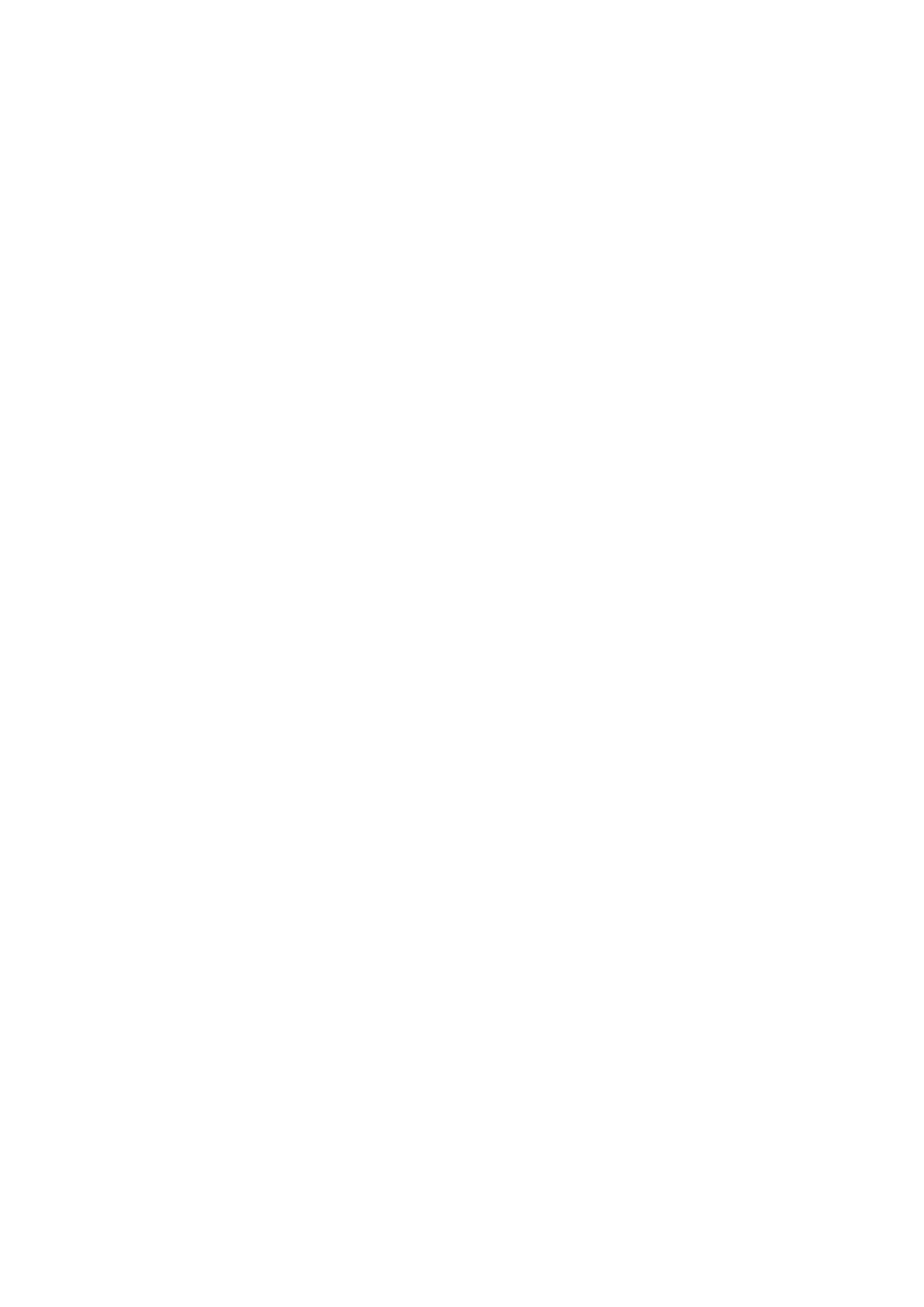### **4.1 INTRODUCTION**

The Magadhan Kingdom began to grow during the sixth century BCE. However, this process accelerated considerably under the Nandas and the Mauryas. The locations of the Asokan inscriptions indicate that a major part of the Indian sub-continent, excluding the eastern and southern extremities, had come under Magadhan suzerainty. Mauryan had a vast territory to control and had an administrative apparatus for doing it. This apparatus covered within its range various levels of administration; administration of the core region (Magadha) of the empire, regional centres, peripheral areas, cities, villages and so on. Besides sustaining the King's authority and order, the administration took into its fold a wide range of activities concerning justice, army, espionage, revenue collections, handicrafts, etc. From a variety of sources like the text of *Arthasatra*, Greek accounts and the Asokan inscriptions we get a fairly good idea of the Mauryan empire and their administrative system.

## **4.2 ORIGIN OF MAURYAN RULE AND CHADRAGUPTA MAURYA**

It has been suggested by D.D. Kosambi that the most immediate and unexpected by product of Alexander's invasion of the north-west was that "it hastened the Mauryan conquest of the whole country." He has argued thus because since the tribe of Punjab had already been weakened, it was not difficult for the Magadhan army under Chandragupta to conquer the whole of Punjab. Most of the Gangetic Plains was already under the control of Magadha. According to Classical sources, Chandragupta is supposed to have even met Alexander and advised him to attack Magadha which was under the unpopular rule of the Nandas. Though this is difficult to verify, both Indian and Classical sources suggest that Alexander's retreat resulted in the creation of a vacuum, and, therefore, it was not difficult for Chandragupta to subdue the Greek garrisons left there. However, what is not clear is whether he did this after his accession to the throne of Magadha or before it. Some scholars date his accession to 324 BCE while now it is generally accepted as 321 BCE.

According to Indian tradition Chandragupta was assisted by the Brahmin Kautilya, also known as Chanakya or Vishnugupta, to rise to power. It is further suggested on the basis of a play of the sixth century CE which in its description of the overthrow of the Nandas by Chandragupta, hints that at his accession to the throne at twentyfive years of age, he was in fact a weak ruler and the real ruler of the empire was Chanakya. The *Arthasastra* is attributed to Chanakya who is said to have been wellversed in not only the political principles of warfare and aggrandisement, but was also deeply knowledgeable about the organisation of the State and society to ensure that the empire did not collapse.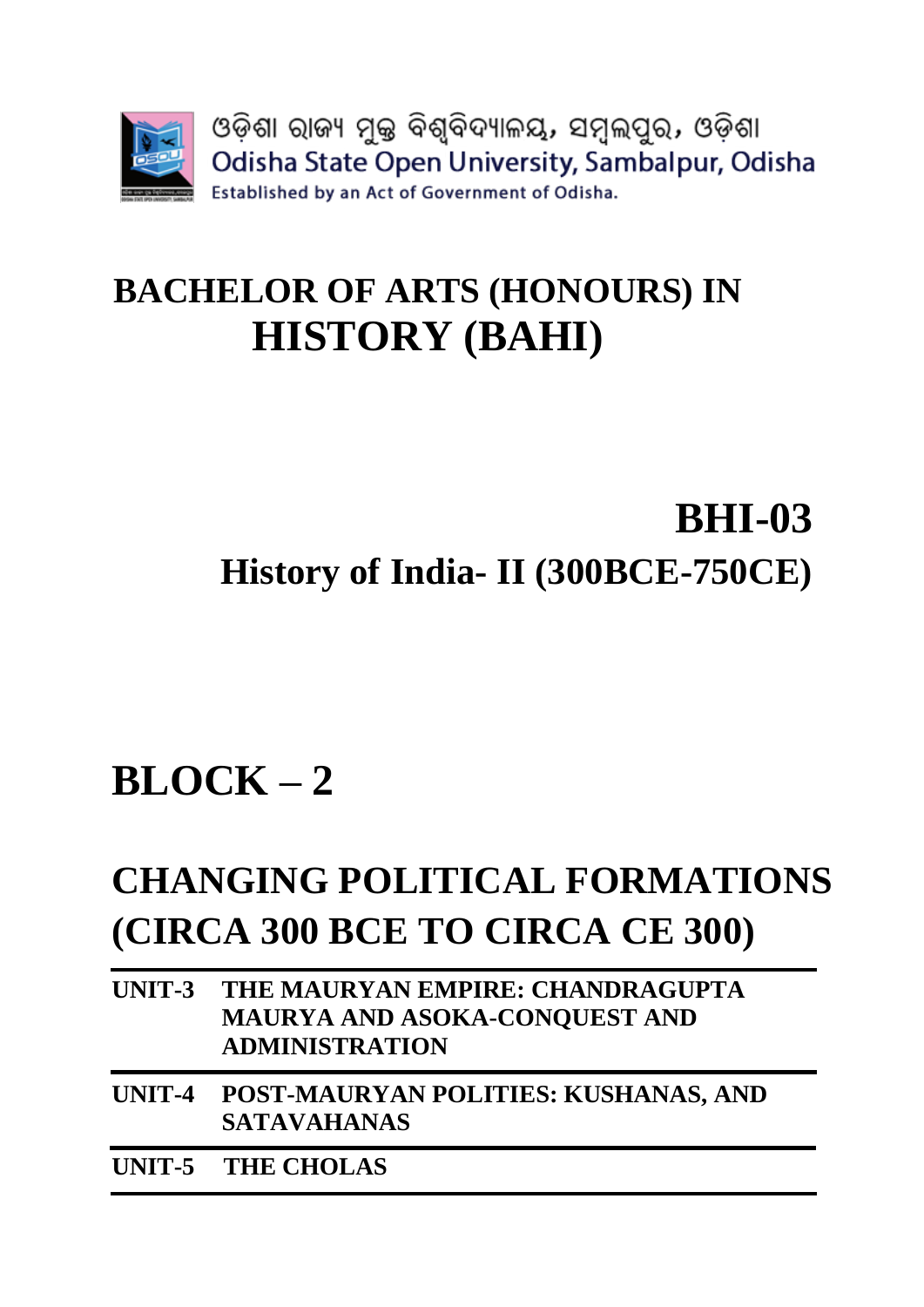Though the early years of Chandragupta's reign are little known, most historians agree to assign either a 'low caste' or a tribal origin to the Maurya family. According to some accounts Chandragupta was the son of the last Nanda king by a "low born" woman called Mura, from her came the family name Maurya. The Buddhist tradition tells us that he was a member of the Moriya clan of Pipphalivana and thus suggests that this dynasty was in some way linked to the tribe of the *Sakyas* to which the Buddha belonged. In this explanation the family name Maurya is said to have been derived from the name of the tribe. This also indirectly implies that as an old family of chiefs they were in some senses *Kshatriyas*. The Puranas do not link the Nanda and Maurya dynasties, though they too describe the latter to be Shudras. The Brahrnanical perception about them is however based on its earlier idea of the Magadhan society generally being unrighteous and of mixed caste origin. The Classical sources which know of the last Nanda king also do not link these two dynasties, though Chandragupta, known to them as Sandrakottus, is described to be of low origin. It is also suggested that the name ending 'Gupta' in Chandragupta's name, and the later episode of-Asoka's marriage to the daughter of a merchant of Vidisa, lend credence to the view that the Mauryas could have been of Vaishya origin.

Though the caste affiliation of the Mauryas remains obscure, it is significant that the most important rulers of this dynasty turned to the heterodox sects later in their lives. On the other hand, the several sources that point to the role of the Brahmin Kautilya as the advisor and the motivating force behind Chandragupta cannot be ignored. The Puranas even suggest that Chanakya had appointed Chandragupta as the king of the realm. One can perhaps suggest that the Mauryas rose to power in a society which was never very orthodox. In the north-west there had been considerable contact with the foreigners and Magadha itself was looked down upon in Orthodox Brahmanical tradition. Besides, it was considerably exposed to the ideas of Buddha and Mahavira. It was thus amidst considerable turmoil social and political that Chandragupta was successful in ascending the throne of Magadha.

Many historians who understand the Mauryan state as an empire primarily in terms of its territorial extent, attribute great importance to the role Chandragupta Maurya played in ruthlessly stemming the tide of foreign interference in the north-west and suppressing indigenous rulers in west and south India. Source material on the exact nature of these military exploits is wanting and therefore, one has to construct these details on the basis of accounts which are available for his successors who inherited this empire.

Both Indian and Classical sources agree that Chandragupta overthrew the last of the Nanda kings and occupied his capital Pataliputra and this success is linked with his accession to the throne in around 321 BCE. As mentioned earlier, the political rise of Chandragupta was also linked with the invasion of Alexander in the north-west. The years 325 BCE - 323 BCE were crucial in the sense that many of the governors who were stationed in the north-west after Alexander's invasion were assassinated or had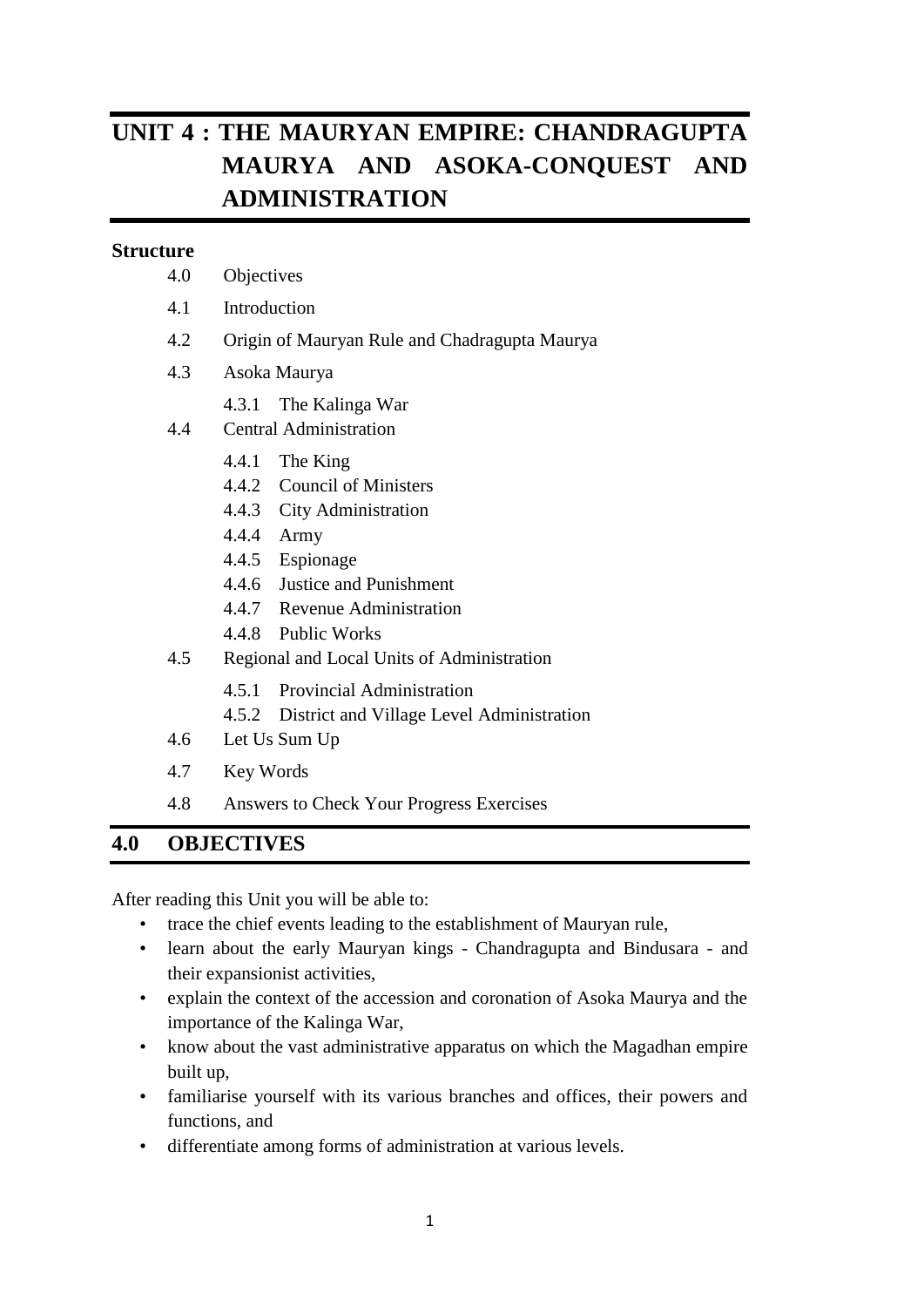to retreat and this enabled Chandragupta to gain control of this region rather quickly. Here, it needs to be stated that there is an uncertainty about whether Chandragupta routed the foreigners first or defeated the Nandas. In any case both these tasks were complete by 321 BCE and the state was set for further consolidation.

One of the first major achievements of Chandragupta Maurya on the military front was his contact with Seleucus Nikator who ruled over the area west of the Indus around 305 BCE. In the war that ensued Chandragupta is said to have turned out victorious and eventually, peace was established with this Greek viceroy in around 303 BCE. In return for 500 elephants Seleucus gave him eastern Afghanistan, Baluchistan and the area west of the Indus. The Satrapies thus called were Arachosia, Paropanisadae, Aria and Gedrosia. A marriage alliance was also concluded. Further, Seleucus sent an ambassador called Megasthenes who lived in the court of Chandragupta for many years. This achievement meant that the territorial foundation of the Mauryan empire had been firmly laid with the Indus and Gangetic plains well under Chandragupta's control.

It is suggested by a majority of scholars that Chandragupta ultimately established his control not only in the north-west and the Ganges plains, but also in western India and the Deccan. The only parts left out of his empire were thus present day Kerala, Tamil Nadu and parts of North-eastern India. Details of the conquests in different parts of India are lacking. The Greek writers simply mention that Chandragupta Maurya overran the whole country with an army of 600,000. The conquest and subjugation of Saurashtra or Kathiawar in the extreme west is attested in the Junagadh Rock Inscription of Rudradaman of the middle of the second century CE. This record refers to Chandragupta's viceroy or governor, Pushyagupta by name, who is said to have constructed the famous Sudarshana Lake. This further implies that Chandragupta had under the control the Malwa region as well. With regard to his control over the Deccan too we have late sources. These are some medieval epigraphs informing us that Chandragupta had protected parts of Karnataka.

The Tamil writers of the Sangam text of the early centuries CE make allusion to the "Moriyar" which is said to refer to the Mauryas and their contact with the south, but this probably refers to the reign of Chandragupta's successor. Finally, the Jaina tradition informs us that Chandragupta having become a Jain abdicated the throne and went South with Bhadrabahu, the Jain saint. At Sravana Belgola, the Jaina religious centre in south Karnataka, he spent the rest of his life and died in the orthodox Jain way by slow starvation.

Bindusara, the son of Chandragupta, is said to have ascended the throne in 297 BCE. There is comparatively little known about him from either Indian or Classical sources. To the latter he is known as Amitrochates. They also inform us that he had contacts with the Seleucid king of Syria, Antiochus I, whom he requested to send him sweet wine, dried figs and a sophist.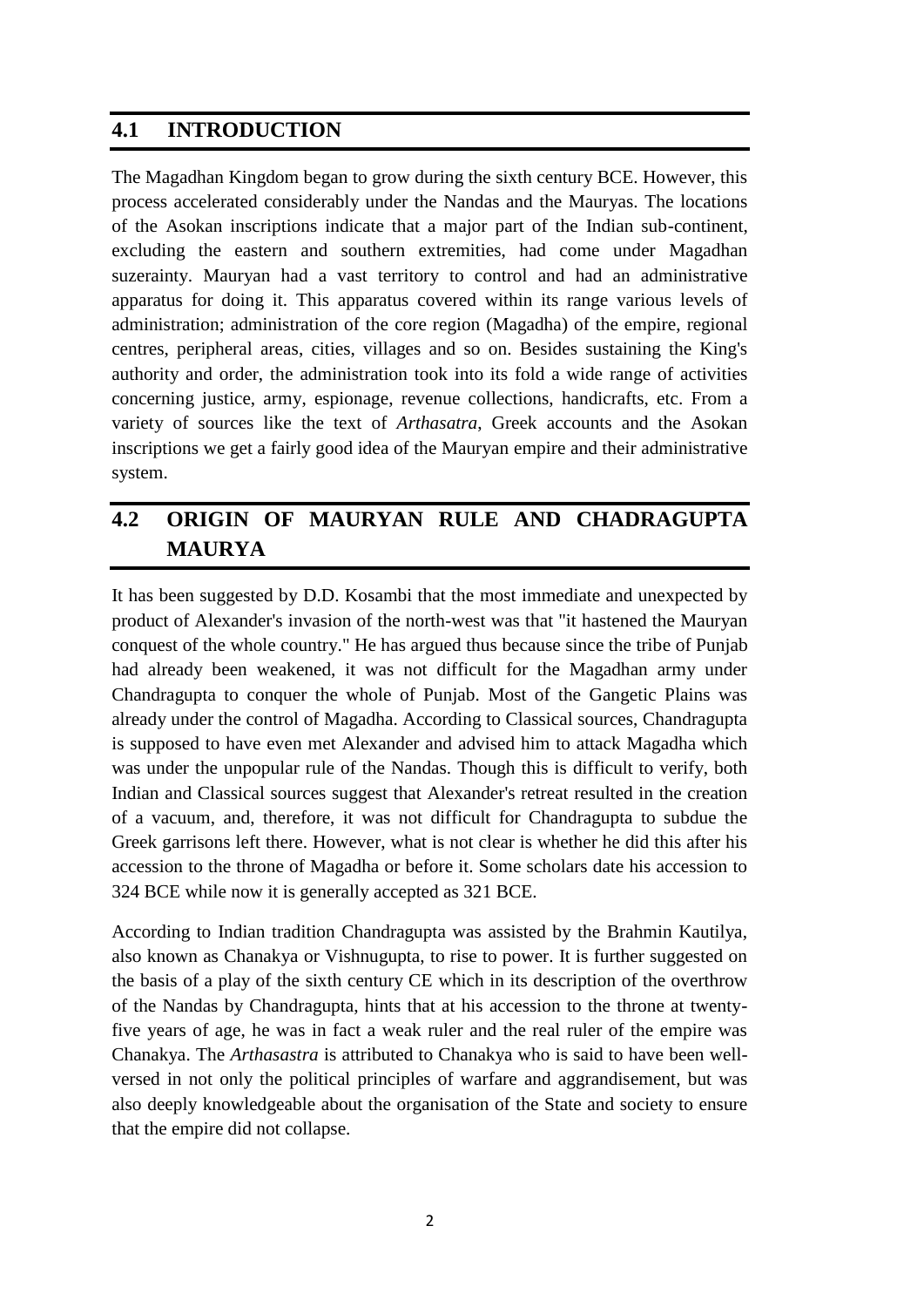In a very late source of the sixteenth century, in the work of the Buddhist monk Taranath of Tibet, we are told of Bindusara's warlike activities. He is said to have destroyed kings and nobles of about sixteen cities and reduced to submission all the territory between the eastern and western seas. The descriptions of early Tamil poets' of the Mauryan chariots thundering across the land probably refer to his reign. Many scholars believe that since Asoka is credited to have conquered only Kalinga, the extension of the Mauryan empire beyond the Tungabhadra must have been the work of his predecessors. It can therefore be suggested that it was probably in Bindusara's reign that the Mauryan control of the Deccan, and the Mysore plateau in particular, was firmly entrenched.

Though Bindusara is called "slayer of foes", his reign is not very well documented, and, therefore, the extent of his conquests can only be arrived at by looking at a map of the empire of Asoka who conquered only Kalinga (Odisha). His religious leanings are said to have been towards the Ajivikas. Buddhist sources suggest the death of Bindusara around 273-272 BCE. After his death there was a struggle for succession among his sons for about four years. Ultimately, around 269-268BCE Asoka was crowned Bindusara's successor.

#### **Check Your Progress 1**

- 1) Mention which of the statements are correct  $(\sqrt{\ })$ , or wrong  $(\times)$ .
	- a) On the advise of Chandragupta, Alexander invaded Magadha. ( )
	- b) The Nanda and Mauryan families were related by blood. ( )
	- c) Chandragupta was able to defeat Seleucus Nikator. ( )
	- d) Chandragupta and Bindusara conquered India upto Kanyakumari. ( )
	- e) Bindusara had contacts with the Seleucid king, Antiochus-I. ( )
- 2) What are the various ways in which the caste/origin of the Mauryan family can be explained? Give some of the views in about five lines.

………………………………………………………………………………………… ………………………………………………………………………………………… ………………………………………………………………………………………… …………………………………………………………………………………………  $\mathcal{L}^{\text{max}}$ …………………………………………………………………………………………

### **4.3 ASOKA MAURYA**

Till about 1837 CE Asoka Maurya was not a very well-known king. In that year James Prinsep deciphered a Brahmi inscription referring to a king called Devanampiya Piyadasi (Beloved of the Gods). This was compared with what was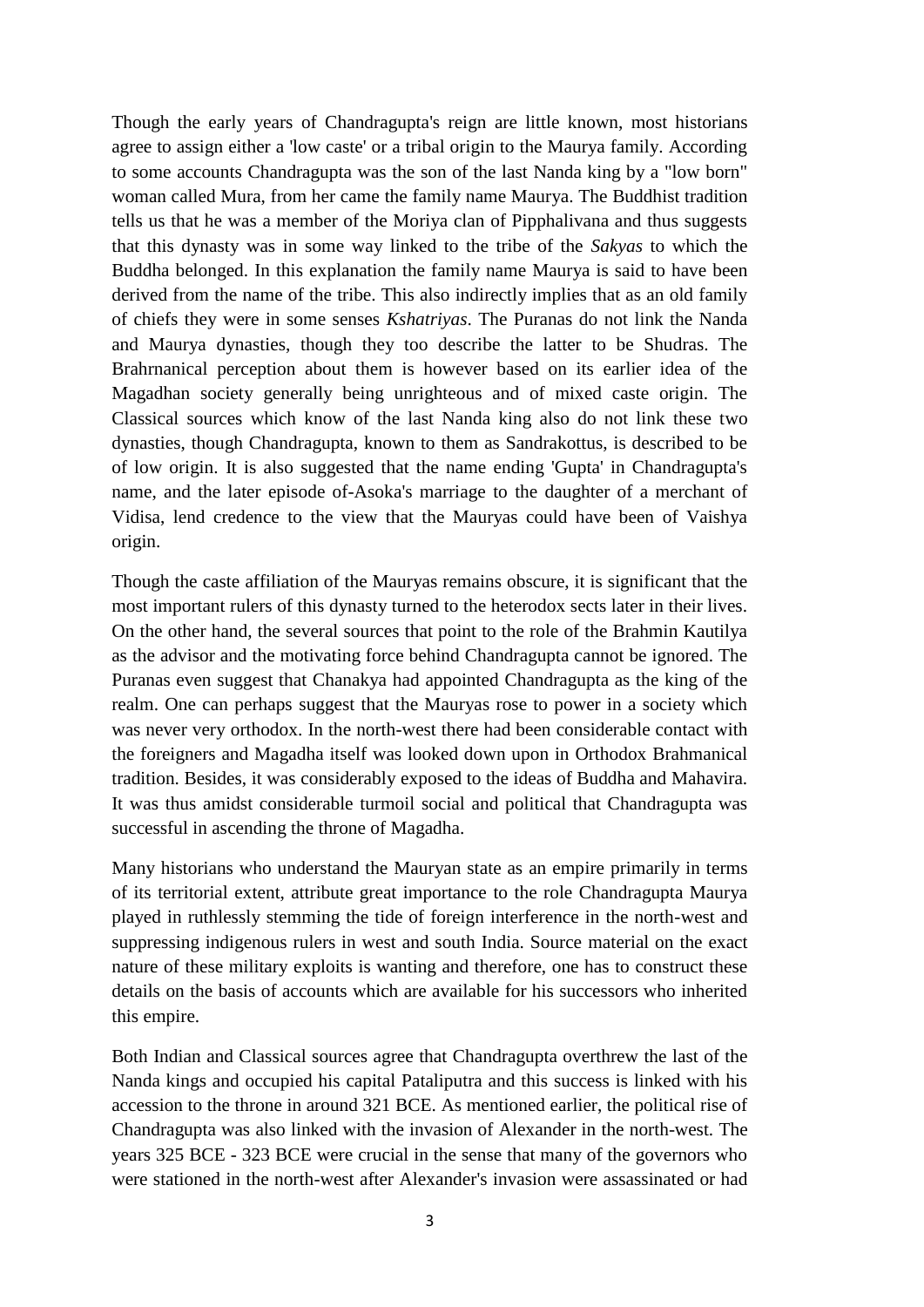known from the Sri Lankan chronicle Mahavamsa and then it could be established that the king of the inscription was indeed Asoka Maurya. The fame of Asoka is due to the fact that he turned away from war and tried to establish a system of rule based on the principle of Dhamma. Below, we discuss some relevant details of his early life, the Kalinga War and the extent of the Mauryan empire during his reign.

#### **4.3.1 The Kalinga War**

During his father's reign Asoka served as a Viceroy at Ujjain and also at Taxila. It is suggested that he was sent to Taxila for a special purpose, namely, to quell a revolt. After being successful at Taxila, the Buddhist sources tell us, he was sent to Ujjain as Viceroy. The events in his personal life here, like his marriage to a Vidisha merchant's daughter and the birth of their two children Mahindra and Sanghamita, are said to have had a great influence in turning Asoka towards Buddhism. Many of the details about his early life come from the Buddhist chronicles, and, therefore, certain ambiguities in them cannot be denied.

About the accession of Asoka too there are several versions, but there is some general agreement that he was in fact not the crown prince (Yuvaraja). Therefore, he was involved in a struggle against other princes before he ascended the throne His portrayal as an extremely wicked king before his conversion to Buddhism is undoubtedly exaggerated in Buddhist accounts so as to enhance his piety as a Buddhist. It is necessary to point out that though Buddhism played a significant role in Asoka's later life, one has to discount those versions that depict him as a fanatic or bigot. An idea of the King's personality and beliefs comes through more clearly from his many inscriptions in Which his public and political role are both described. They also suggest his conversion to Buddhism to have taken place after the Kalinga War.

Though Asoka's predecessors had intruded into the Deccan and the South and perhaps conquered parts of it, Kalinga, *i.e*., the present-day State of Odisha, still had to be brought under Mauryan control. It was of strategic importance as it controlled routes to South India both by land and sea. Asoka himself in Rock Edict-XIII describes his conquest of Kalinga which is said to have taken place eight years after his consecration, around 260 BCE. In this war the Kalingans were completely routed and "One hundred thousand were slain, and many times that number died." Though on the battlefield Asoka, was victorious, the inscription goes on to describe his remorse which then ultimately turned him towards Dhamma. A policy of conquest though war was given up and replaced by a policy of conquest through Dhamrnavijaya. This was meant to work both at the State and personal levels, and totally transformed the attitude of the king and his officials towards their subjects. During Asoka's reign the Third Buddhist Council met at Pataliputra in 250 BCE. This council decided to send missionaries to various regions. Accordingly Asoka sent his people outside India to spread Buddhism.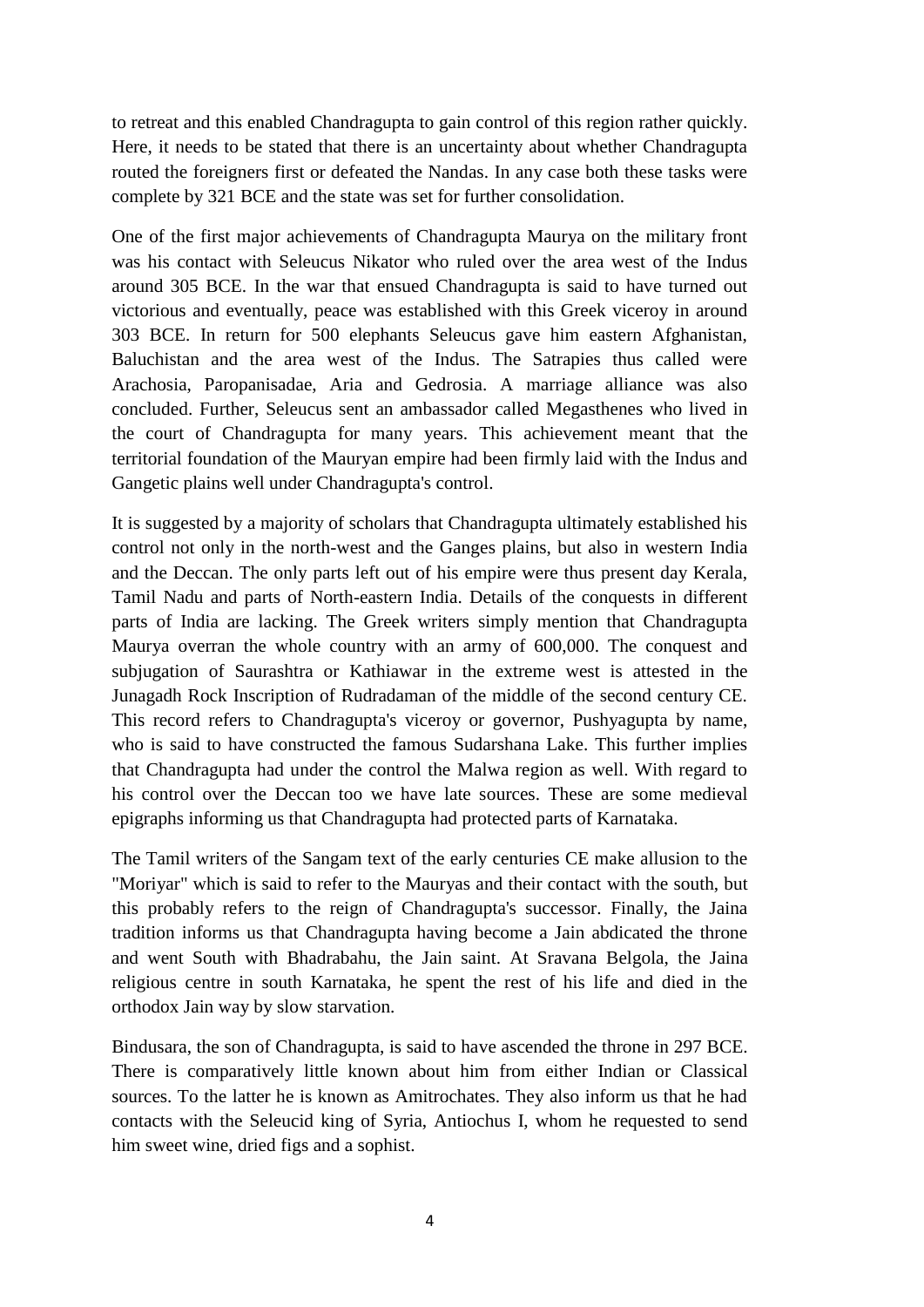### **4.4 CENTRAL ADMINISTRATION**

The Mauryan Empire had many major administrative units like the centre and the regions which had various sub-units down to the village. All these units had their own administrative set up but they came under the central authority. The Central administration can be classified under following heads:

| i) The King                  | v) Espionage network        |
|------------------------------|-----------------------------|
| ii) The Council of Ministers | vi) Law and justice         |
| iii) City Administration     | vii) Revenue Administration |
| iv) Army                     | viii) Public Welfare        |

#### **4.4.1 The King**

The King was the supreme authority of the state. All basic policy matters as well as crucial decisions were taken by the King. The *Arthasastra* has mentioned that if over an issue the traditional law (Shastra) holds a different point of view from that of the King's law, it was the King's law which prevailed. The Mauryan Empire, in fact, represents a centralised political system under which the monarchy had emerged victorious over the *gana-samghas*. The *Arthasastra* gives final authority to the King in all aspects of administration. It gives the King primacy among the seven components of the state.

#### **The Seven Components**



The argument in favour of King's central position in the *Arthasastra* is because it is the King who:

- appoints or removes the ministers (Amatyas),
- defends the treasury and the people,
- works for the progress and welfare of the people,
- punishes the evil, and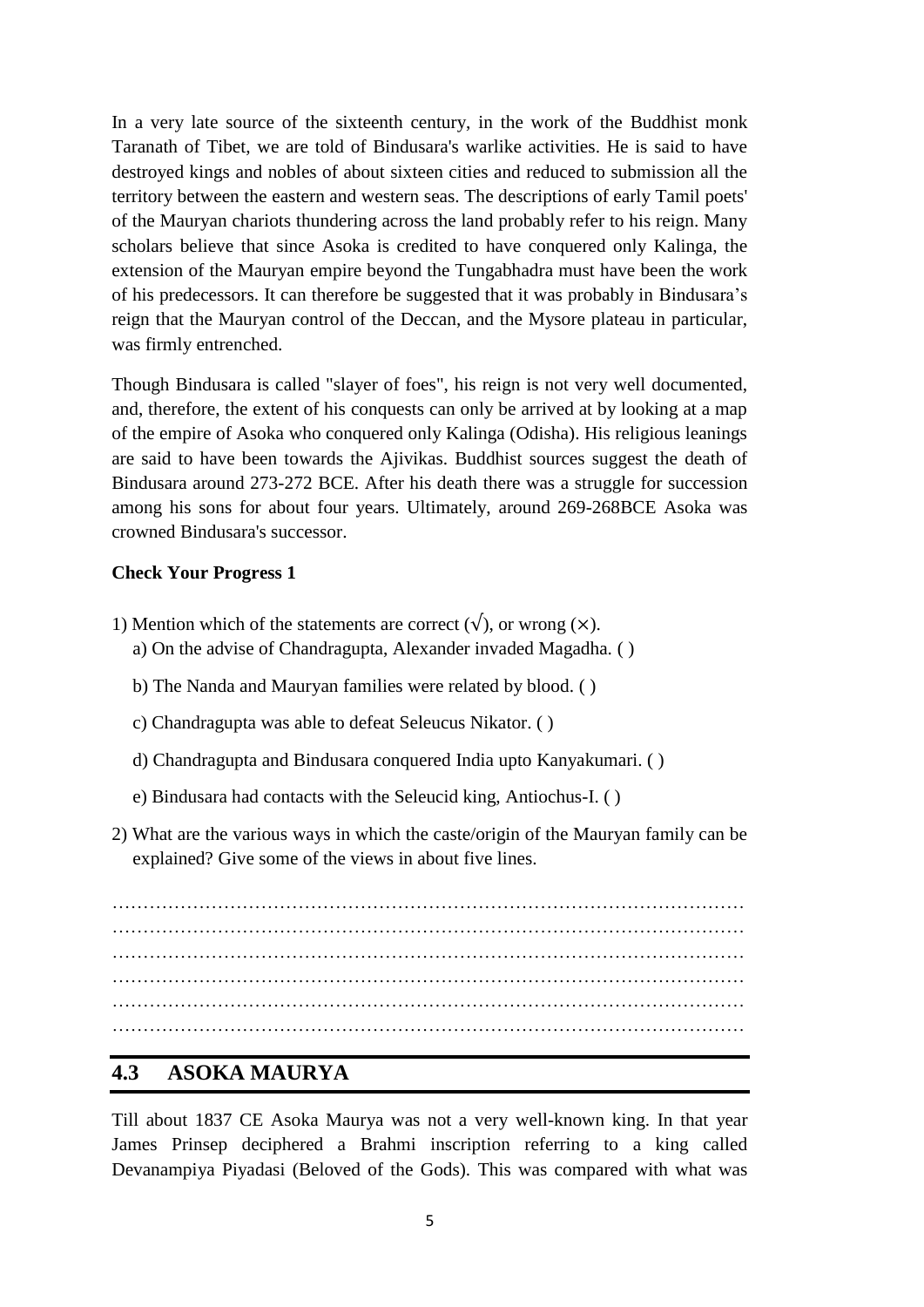• influences the people (*Praja*) through his morality.

But not everyone was fit to be a King and the *Arthasastra* also mentions certain necessary virtues for the King like:

- birth in a high family (*uchchakula*),
- capability to keep under control various small kings and officials,
- sharp intellect,
- truthfulness, and
- upholder of Dharma, etc.

Not only this, but the *Arthasastra* specifies certain subjects which the King should master in order to carry out his functions. He should undergo military training and have knowledge of various departments of economic life (Vartta), writing (Lipi) etc. The *Arthasastra* further goes on to explain his conduct and daily routine.

The *Arthasastra* also lays down three-basic pre-conditions for successful administration of the empire by the King:

i) he should pay equal attention to all matters,

ii) he should remain vigilant and active for taking action or corrective measure, and

iii) he should always discharge his duties.

Besides, he had to be constantly accessible to his advisors and officials. That the King did so is also evident from the account of Megasthenes and from the Asokan edicts.

By the time of Asoka the Mauryan Empire had consolidated its position. An important development in the King's position now was the emergence of a paternal attitude towards his subjects. In the Dhauli inscription Asoka states:

*"All men are my children and just as I desire for my children that they should obtain welfare and happiness both in this world and the next, the same do I desire for all men."*

But in spite of this paternal attitude the monarch was conscious of his absolute authority. For example in the same inscription, addressed to the officials at Tosali and Samapa, he states:

*Whatever I approve of that I desire either to achieve by taking action or to obtain by effective means . . . . . and these are my instructions to you.*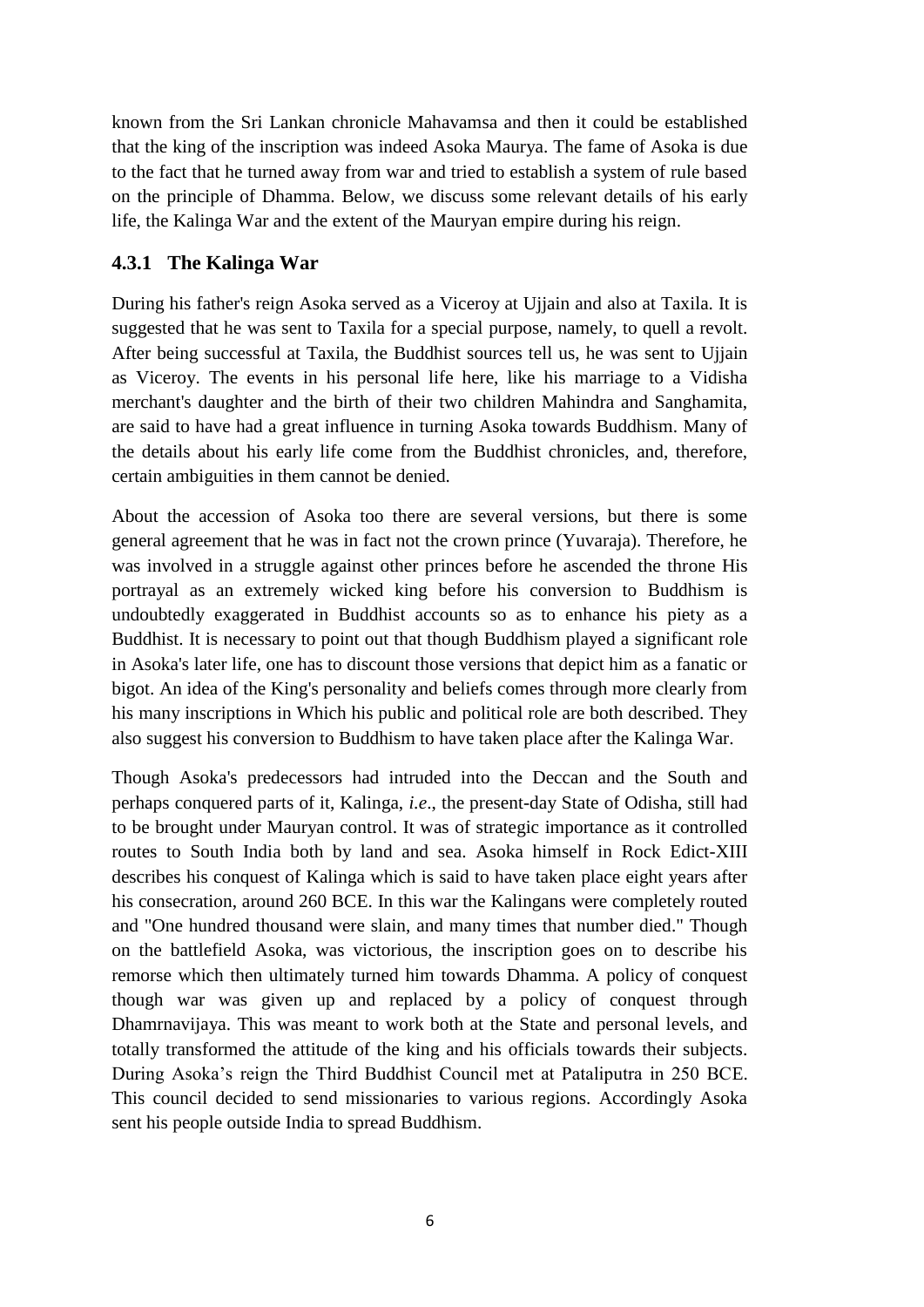There is no doubt that Asoka kept the welfare of the people as the prime aim of administration but in terms of political analysis he was an absolute monarch. By adoption of the title *Devanampiya* (beloved of the Gods) Asoka according to Romila Thapar, made "*an attempt to emphasize the connection between kingship and divine power, perhaps even to the degree of excluding the intermediaries, the priests*." This, in fact, indicates that the King was now exercising his authority in religious matters also.

### **4.4.2 Council of Ministers**

The *Arthasastra* as well as the Asokan inscriptions refer to a Council of Ministers (*Mantriparishad*). The *Arthasastra* mentions that the work of the state cannot be carried out without assistance. It mentions that "as the chariot cannot move on one wheel hence the King should appoint ministers and listen to their advice". Similarly the, Girnar Rock Edicts of Asoka mention about the functions of the Council:

- Rock Edict III implies that the *Parishad* was expected to see that new administrative measures were carried out by different categories of officials.
- Rock Edict VI mentions that the ministers can discuss the King's policy during his absence, suggest amendments, and decide upon any important matter which the King has left to them. Yet the Council had to report its opinion to the King immediately.

The power of the Council might have varied from time to time; yet its primary role remained that of an advisory body. This was because the final authority vested with the King. There was no fixed number of ministers and Kautilya mentions that it should be decided according to the needs. But he opined that "a large council is beneficial for the King". He has also listed the issues on which the King should consult his ministers. These included:

- consultation on how to start the works which the state wants to undertake,
- to determine the manpower and finances involved in carrying out these works,
- to determine the areas-where the works have to be carried out, and
- finding solutions to deal with calamities, etc.

Kautilya mentions that the work should be carried out according to the majority verdict (Bhuvyist) in the council but in case the King feels that the majority verdict will not be able to achieve the goal, he should decide according to his own thinking.

He makes it clear that the "ministers should see to it that the King's orders are carried out properly".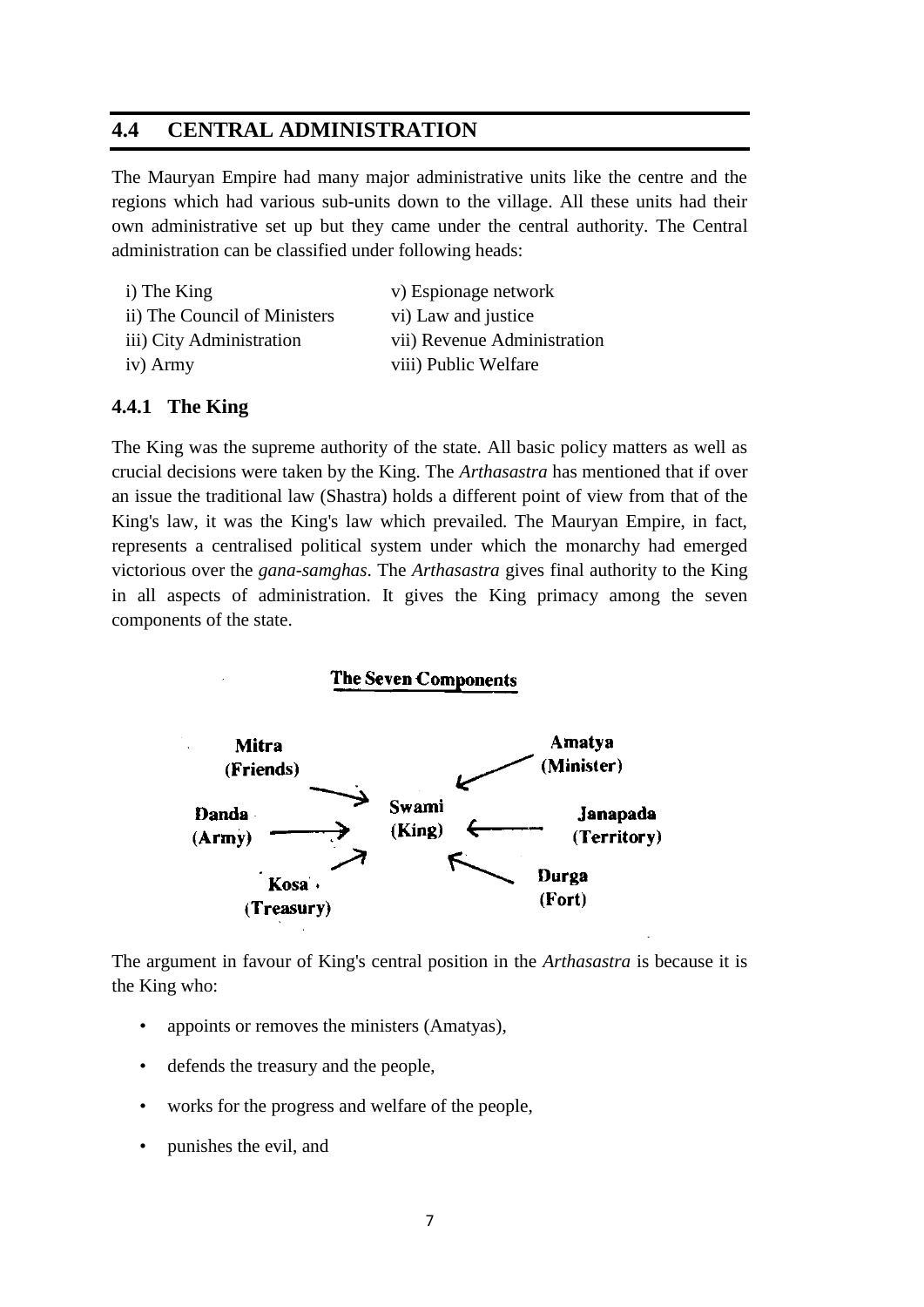An interesting point mentioned in the *Arthasastra* is the criteria or the qualifications for the appointment of ministers. For example the person should be such as not to be lured by wealth, not to succumb to pressure, etc. *i.e.*, he should be a *Sarvopdashudha* (purest of all). There are also references to an inner council (*Mantrins*) - small group of ministers who would be consulted on issues which needed immediate attention.

We do get references about eighteen departments (*Tirthas*) of the central government in the *Arthasastra*. For example the *Karmantika* looked after the industries, the *Antarvamsika* looked after the King's security and the *Sannidhata* looked after the treasury, etc.

### **4.4.3 City Administration**

Megasthenes has given a vivid description of administration in *Palibothra* (Patliputra). This account, though different from that in the *Arthasastra*, helps us in understanding the city administration during this period. In this account the city council was divided into six sub-councils or committees and each committee had five members:

- 1) The first committee looked after industry and crafts. Its functions included inspection of such centres; fixing the wages, etc.
- 2) The second committee looked after the foreigners. Its functions included; arranging for their food, stay and comfort, security, etc.
- 3) The third committee's work was registration of births and deaths.
- 4) Looking after trade and commerce, the functions of the fourth committee included- inspection of weights and measures, controlling the market, etc.
- 5) The fifth committee inspected the manufactured goods, made provisions for their sale and a strict watch was kept to distinguish between new and second-hand goods.
- 6) The sixth committee collected taxes.

Interestingly, there is no mention of such committees in the *Arthasastra* in spite of the well-defined plan of city administration. However, we do find in this planning almost all the functions mentioned by Megasthenes. For example, in *Arthasastra* the functions of the fourth committee are performed by the *Panyadhyaksha*, the collection of taxes (Sixth Committee) was the responsibility of *Sulkadhyaksha* and registration of births and deaths was the work of *Gopa*. The head of the urban administration was called *Nagariaka*. He was assisted by two subordinate officials - *Gopa* and *Sthanika*. Besides these, there were a host of officials whose functions have been elaborately defined. For example:

- *Bandhanagaradhyaksha* looked after the jail.
- *Rakshi i.e.* the police, was to look after the security of the people.
- Work in the centres where goods were manufactured was looked after by a host of superintendents like the *Lohadhyaksha*, *Sauvarnika*, etc.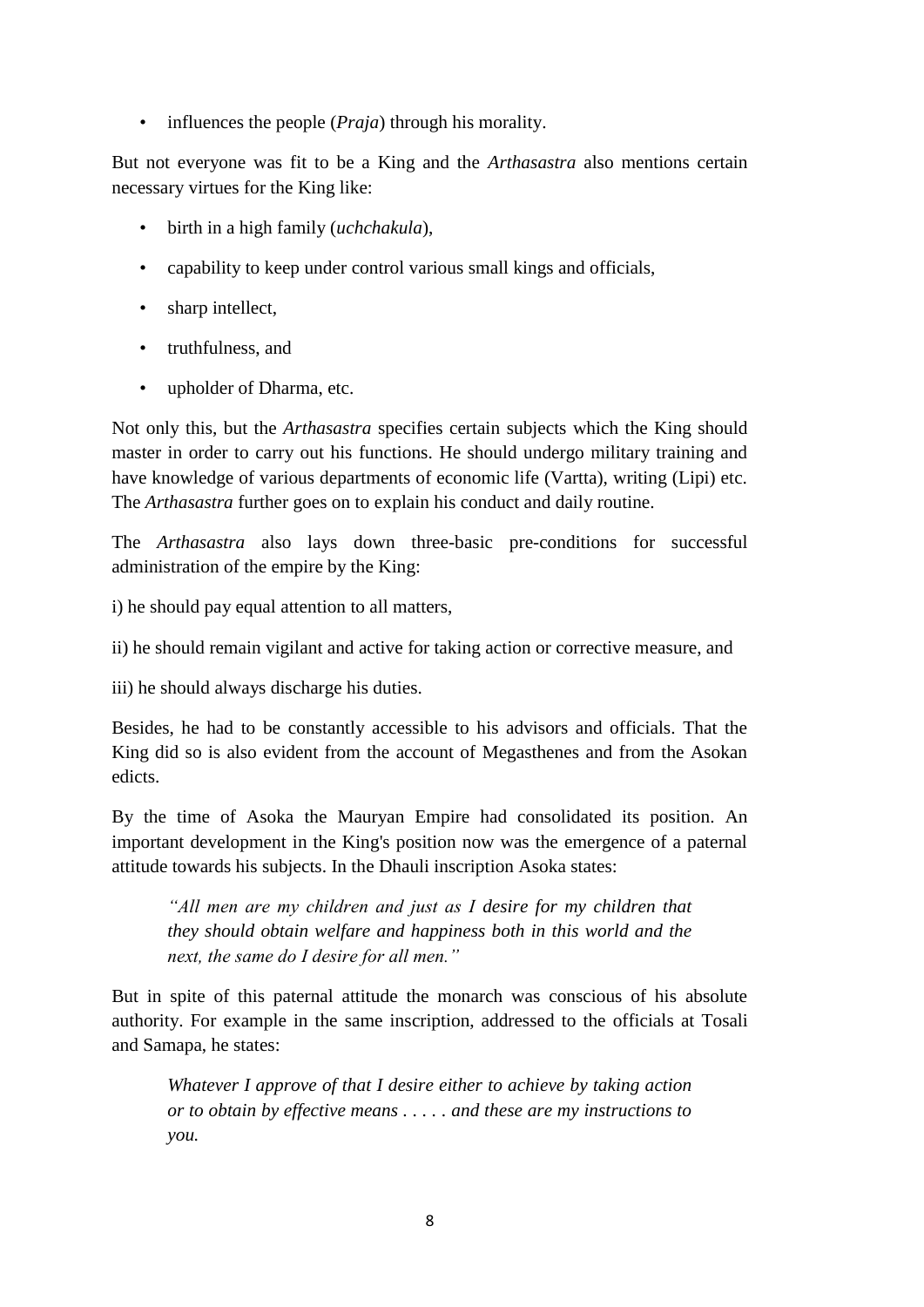*Arthasastra* also refers to variety of activities of city administration, regulations related to them and penalties on their breach. These included:

- Sanitation and water sources
- checking adulteration,
- watch over inns, and
- pre-cautions against fire, etc.

The law enforcers were not above the law. For example in case the *Rakshina* (policeman) maltreated a woman, he had to face severe punishments. At the same time if the citizens broke any of the regulations they were subjected to penalties. For example, if any citizen moved out during the curfew hours at night and his explanation for this did not come under the exempted categories, he had to pay a heavy fine. Thus, we can say that the city administration during this period was elaborate and well planned.

### **4.4.4 Army**

The Nanda kings had a strong army and it is interesting that the army which Kautilya and Chandragupta had raised to defeat the Nanda king consisted of mercenary soldiers. Both the Greek and Indian literary sources refer to this. Later on the size and organisation of Chandragupta's army became fairly large. For example, According to Pliny's account it consisted of 9000 elephant, 30000 cavalry and 6000 infantry. Plutarch's account refers to 6000 elephants, 80000 horses, 20000 foot soldiers and 8000 war chariots. These accounts may be exaggerated but the retreat of Seleucus, descriptive account of army administration in *Arthasastra* and the violent Kalinga war in Asoka's time point towards a large and well organised military set up under the Maurya. According to Megasthenes the branches of the army consisted of:

- infantry,
- cavalry,
- elephants,
- chariots.
- transport, and
- admiral of the fleet

Each branch was looked after by a committee of 5 members. Kautilya has referred to *Chaturangabala* (*i.e.* infantry, cavalry, chariots and elephants) as the main components of the army -each under a commander.

| <b>Salaries of Army Officers</b> |  |                   |
|----------------------------------|--|-------------------|
| Senapati                         |  | <b>48000 Pana</b> |
| <b>Nayaka</b>                    |  | <b>12000 Pana</b> |
| <b>Mukhyas</b>                   |  | <b>8000 Pana</b>  |
| Adhyakshas                       |  | <b>4000 Pana</b>  |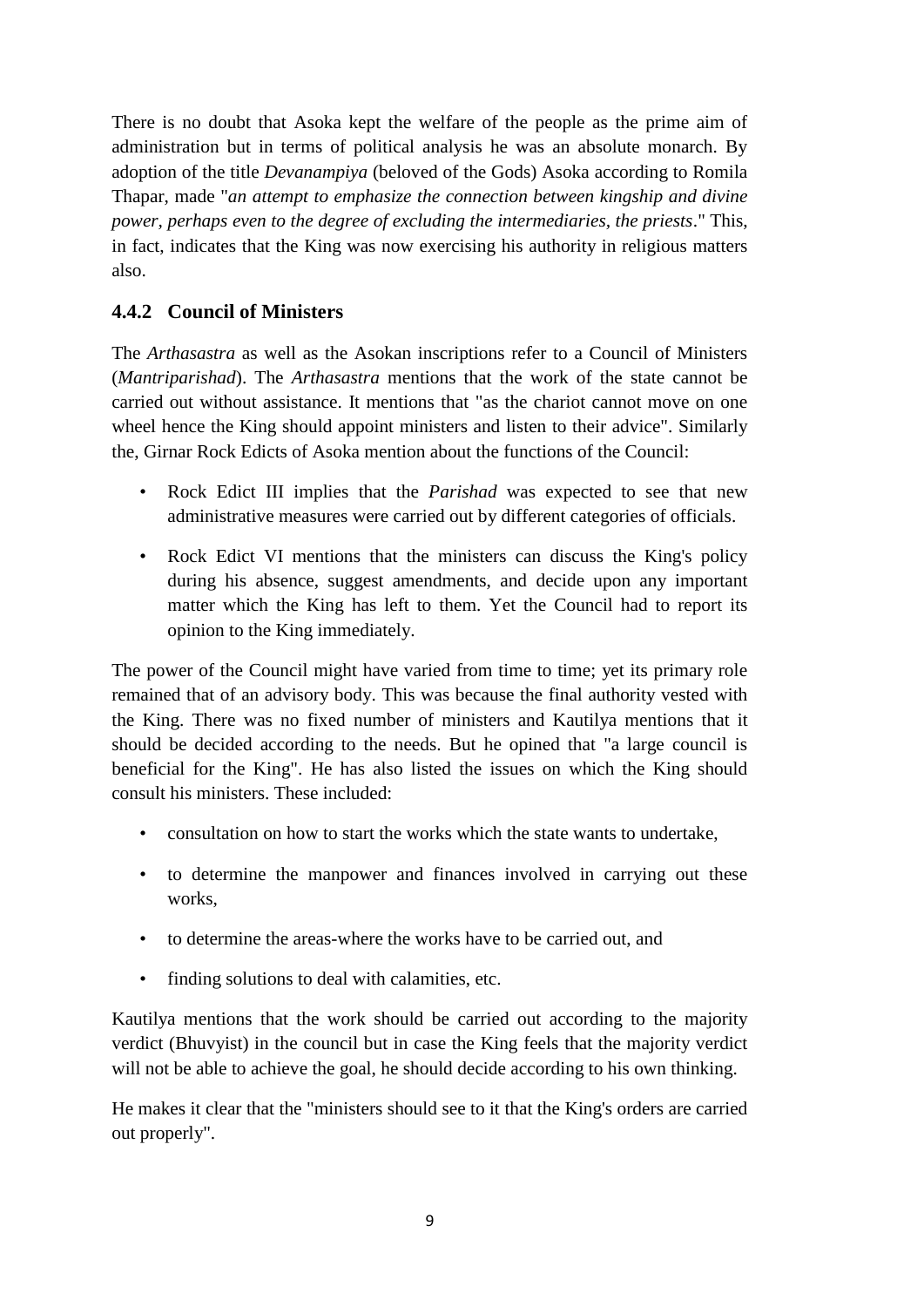There was a separate department to look after the production and maintenance of a variety of armaments whose chief was known as *Ayudhagaradhyaksha*.

There is a detailed description of the work of various *Adhyakshas*. For example the *Rathadhyaksha* also had to look after the construction of chariots and the *Hastyadhyaksha* looked after the elephant force. The *Arthasastra* also refers to the recruitment policy, war plans and fortifications, etc.

There is no doubt that the state spent a large amount of revenue in maintaining its army, which in the long run might have adversely affected its treasury.

### **4.4.5 Espionage**

The Mauryan administration had a well-knit system of espionage. A watch was kept practically on all important officials as well as on general public. The main tasks of the spies recruited involved:

- keeping an eye over the ministers,
- reporting on government officials,
- collecting impressions regarding the feelings of citizens, and
- know the secrets of foreign rulers, etc.

For these activities they would seek the help of various people like cooks, barbers, etc. They would themselves adopt various guises like ascetics, students, etc., to seek information. At times they even directly reported to the king on matters of importance. In fact the *Arthasastra* mentions a well-knit system of espionage.

### **4.4.6 Justice and Punishment**

In order to maintain social order, smooth functioning of the administrative system and flow of revenues to the state an orderly legal system was established under the Mauryas. The *Arthasastra* is full of codes listing punishments for various offences. These included a vast range from violation of marriage laws, divorce, murder adulteration, wrong weights, etc. There were various kinds of courts to try the offenders of law or settle disputes at various levels. If the *Gramika* had judicial powers at the village level there were also courts at the level of *Janapada* and the centre. Two kinds of courts are mentioned in the *Arthasastra*:

- 1) *Dharmasthiya* i.e. courts which decided personal disputes.
- 2) *Kanhkmaba* i.e., courts which decided upon matters related to individuals and the state.

For example, the first kind of courts would settle issues related to disputes over *Stridhana* (wife's wealth) or marriages etc., and the second category of courts dealt with wages to workers, conduct of workers, murder, etc. The courts functioned under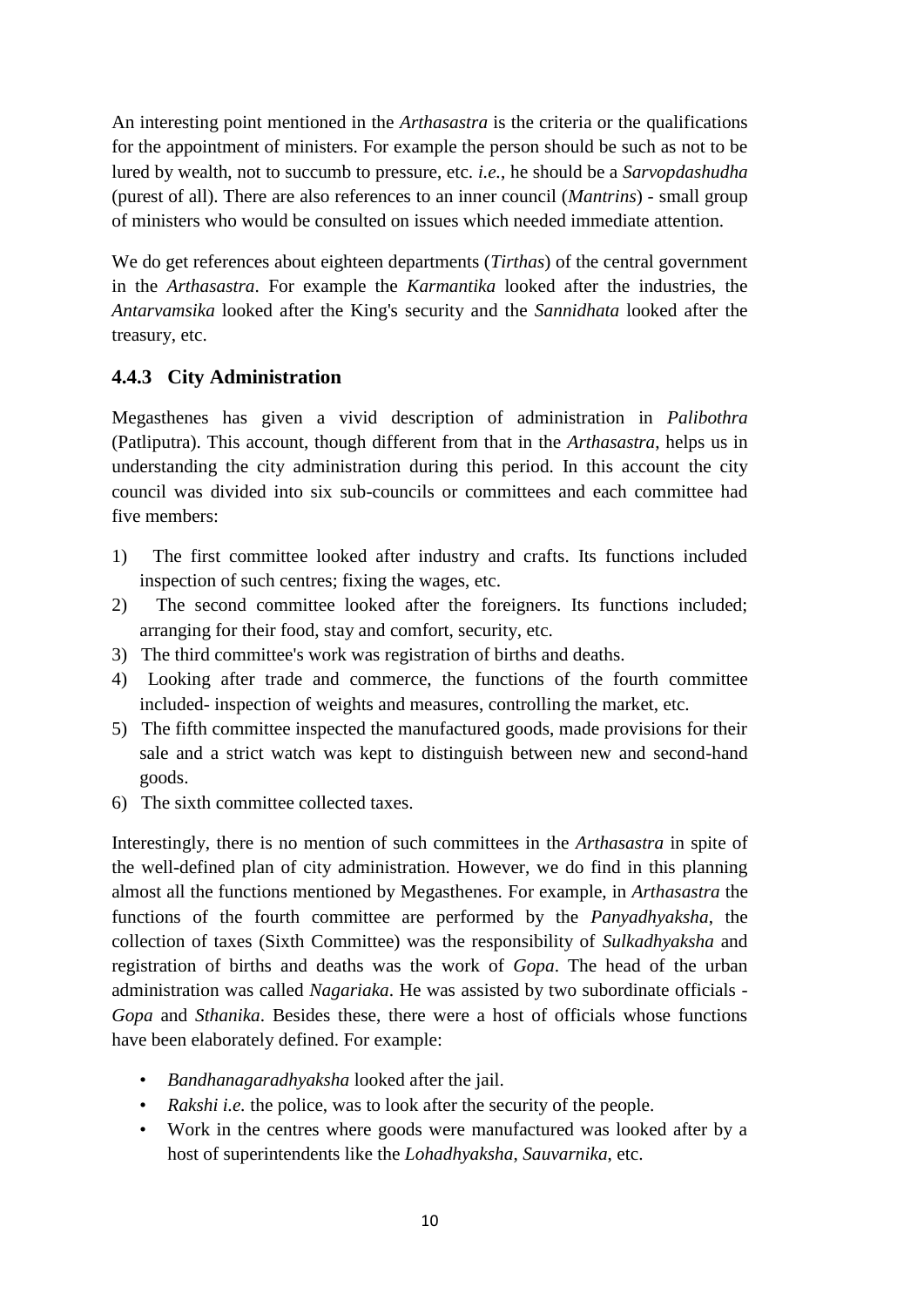certain regulations. Cases were properly registered and ample opportunity given to produce witnesses and plead on one's behalf. The sources of law, as mentioned by Kautilya, were:

#### 1) *Dharma*

- 2) *Vyavahara i.e*., current legal codes,
- 3) *Chraritra i.e*., customs, and
- 4) *Rajasasana i.e.*, the royal decree.

The king was the upholder of *Dharma* and held the supreme judicial power. According to Megasthenes the incidence of crime committed in Maurya India was not very high. But the range of punishments mentioned in the *Arthasastra* indicates that breach of laws and crimes were not uncommon in the Mauryan social fabric. Hence, this need for a severe Penal code. However, due stress was laid on evidence and the witness. Cases were decided by a "body of arbitrators' with a system of appeal to the king. However, it is worth mentioning here that the penalties in *Arthasastra* were based on Varna hierarchies meaning that for the same kind of offence a *Brahmana* was punished much less severely than a Sudra.

#### **4.4.7 Revenue Administration**

State revenues, during the Mauryan period, were derived from various channels. Kautilya has listed different resources from where revenue flowed into the state treasury which was looked after by an official *Sannidhata*.



All these resources had their own sources of collection in their areas. For example:

- The cities collected revenues in the form of fines, sales tax (*Sulka*), exercise on sale of liquor, a kind of income tax imposed on the rich, etc. (The *Arthasastra* lists 21 such taxes collected by the *Durga*). The revenues from the rural areas were appropriated by the state in the form of income from Crown lands (*Sita*), land revenue (*Bhaga*) from cultivators, taxes on orchards, ferry charges, etc.
- As all the mines were under the control of the state, the mineral wealth was a regular source of income for the state.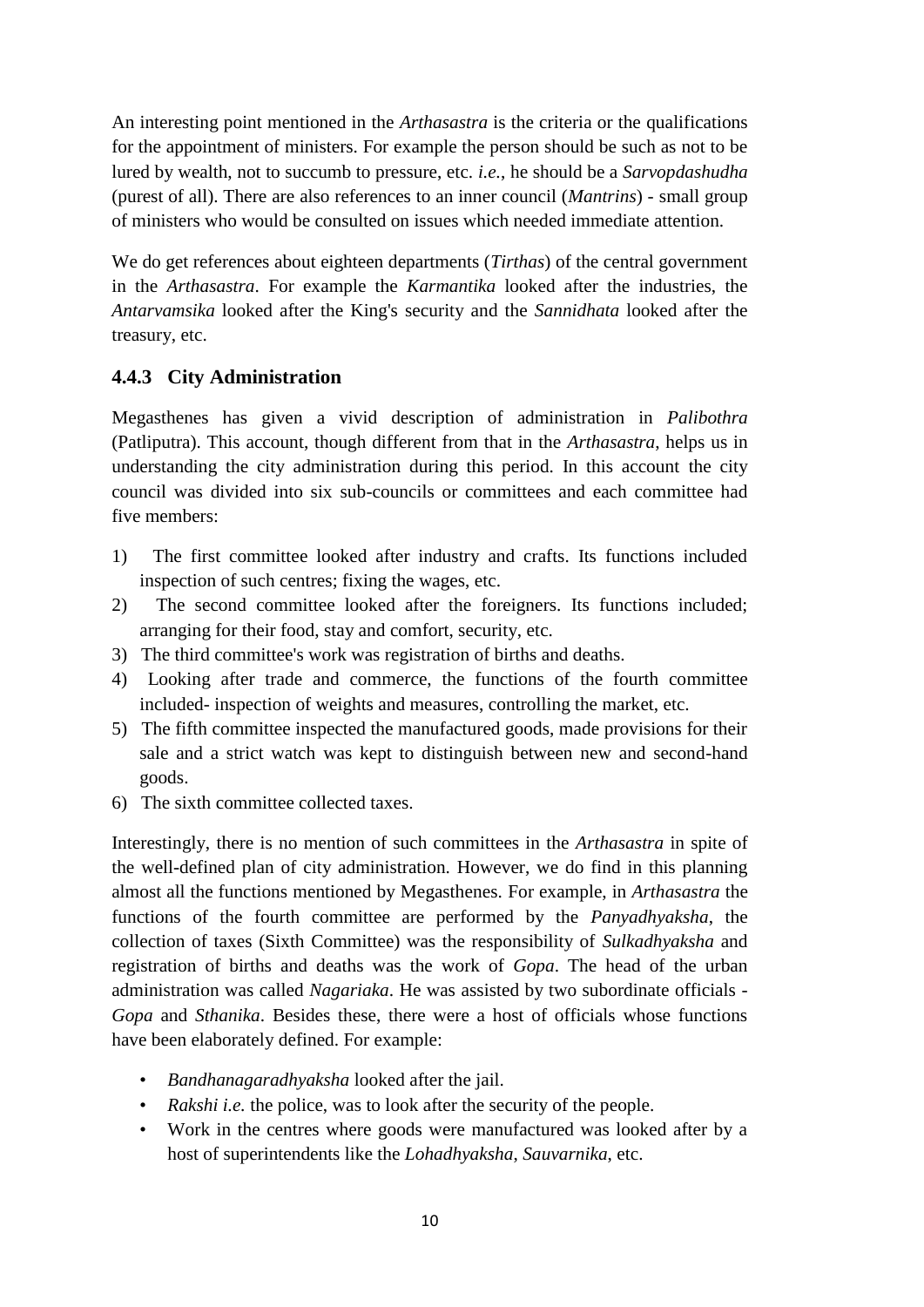- Taxes were levied on merchants travelling by road or water ways.
- Taxes on exports and imports, etc.

There were certain collections made directly by the state from the concerned people. For example, the gamblers had to part with five percent of their winnings to the state and the merchants had to pay when their weights were tested and certified by the state officials. The state control over armament industry and salt trade increased its revenues. The state was also empowered to impose taxes in case of emergency for increasing its earnings. There were various departments to collect, regulate and manage the state revenues. Most of the revenue collections which went to the state treasury had their outflow in the form of expenditure on army, administration, salaries, king, etc.



The King had the right of granting remission of land revenue for we find that Asoka had reduced the *Bhaga* (state's share in agricultural produce) of the village Lumbini to ⅛ since it was the birth place of Buddha.

#### **4.4.8 Public Works**

The Mauryan state took a keen interest in public works. The account of Megasthenes and the *Arthasastra* refer to these works:

- The state took considerable interest in irrigation because it could be a major source of revenue. Megasthenes has mentioned officials who supervised irrigation. In *Arthasastra* also there are references to various modes of irrigation like dams, ponds, canals etc. There were certain regulations regarding the use of water resources and breaking these was a state offence. The state also encouraged people for repairing dams at their own initiative and for this land revenue remissions were granted. In the inscription of Rudradaman (written in the middle of second century CE) there is mention of the construction of a water reservoir (*tadaga*) called Sudarsana during Chandragupta's times. This was obviously built to facilitate the supply of water.
- There are a many references to medicine men of various kinds during this period like ordinary physicians (*Chikitsakah*), midwives (*Garbhavyadhi*) etc.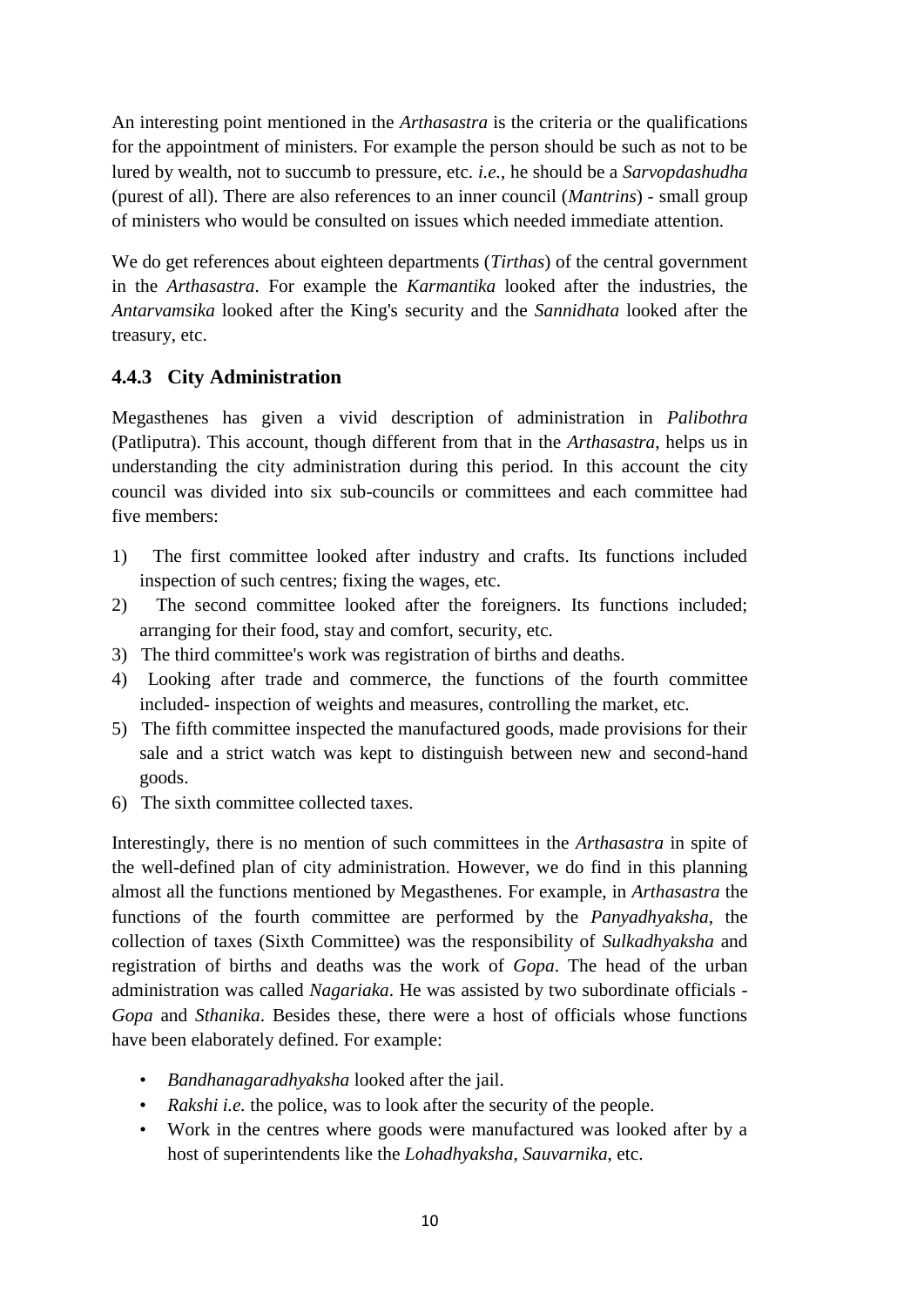From Asokan inscriptions we know that medical treatment and medicines were available to both men and animals.

- The state also helped its citizens during natural calamities like floods, famines etc.
- The *Arthasastra* mentions that the King should look after orphans, old unattended women, etc. To what extent these were actually carried out we do not know.
- An important aspect of public works was the laying down and repair of roads and opening inns.

Thus, we can say that the state did spend a certain amount from its revenues on public works. This must have increased during the time of Asoka due to his concern for public welfare and paternal attitude towards his subjects.

# **4.5 REGIONAL AND LOCAL UNITS OF ADMINISTRATION**

We know that in the Mauryan state all powers were vested in the King and that the core area of the state was characterised by a highly centralised administrative system. But at the same time no administrative control could be effective in a vast empire unless it devised certain administrative means also to control the regional or local levels. After its territorial expansion the Magadha state established administrative control at the provincial and local levels.

### **4.5.1 Provincial Administration**

The head of the Provincial administration was the *Kumara* (royal prince) who used to govern the province as the King's representative. For example, Asoka had been the *Kumara* of Ujjayini and Taxila before becoming the King. The Kumara was in turn assisted by *Mahamatyas* (*Mahamatras* during Asoka's period) and a council of ministers. From Asokan edicts we get the names of four provincial capitals-Tosali (in the east), Ujjain (in the west), Suvarnagiri (in the south), and Taxila (in the north). Certain areas within the province were administered by governors who may have been minor rulers of the areas. We can say this because the Junagadh inscription of Rudradaman mentions Tushaspa, a yavna, as a governor of Junagadh area during the time of Asoka. The same inscription, however, says that during Chandragupta Maurya's time his representative in that area was a Vaisya Pushyagupta.

The council of ministers at the provincial level not only acted as a check on the Kumara but at times had direct relations with the King.

Among the senior officials were the *Mahamatras*. The *Arthasastra* mentions them in the sense of ministers whereas the Asokan edicts mention them as performing various activities like looking after the border areas, judicial work and *Dhamma*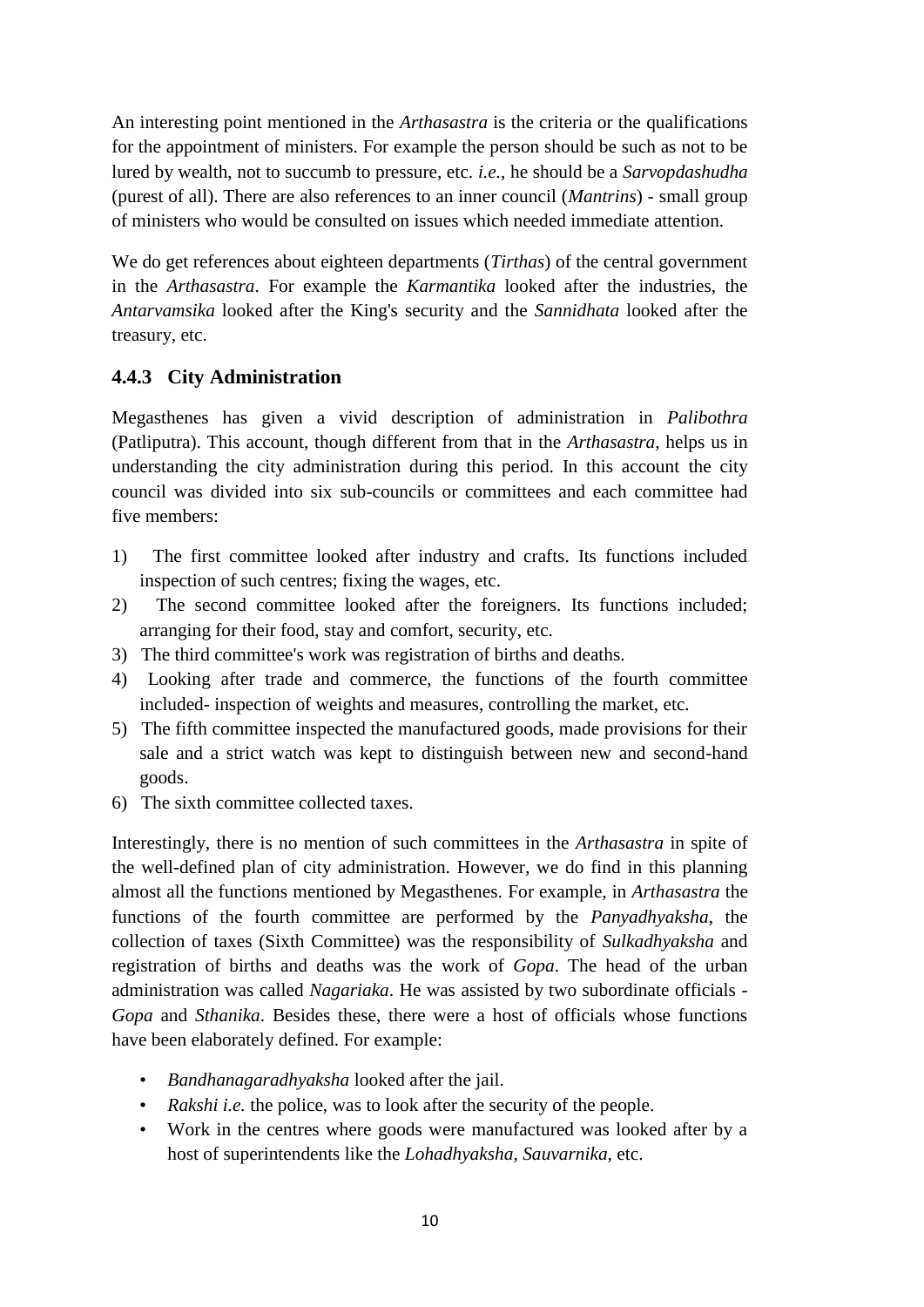*Mahamatras* who looked after religion. Their appointment, it appears, could be made both by the King as well as the Kumara. Another category of high officials was that of Amatyas. This category too must have held special powers for it was against their arbitrary actions that the people of Taxila revolted during the reigns of Bindusara and Asoka.

### **4.5.2 District and Village Level Administration**

The administrative units included a set up at the district level consisting of a number of villages and at the same time each village had its own administrative unit. The officials listed at the level of district during this period were *Pradeshta*, *Rajuka* and *Yukta*, the former being the overall in-charge of the district. Their functions included:

- survey and assessment of land,
- tours and inspections,
- revenue collection, and
- maintaining law and order, etc.

At times, the King was in direct touch with these officers. For example, in the  $4<sup>th</sup>$ Pillar Edict -Asoka grants to the *Rajukas* "independent authority" to carry out some of his instructions in relation to public welfare. He also vested in them certain powers which they might not have had earlier. The Yukta was a junior officer giving secretarial kind of assistance to the other two. There were also checks and balances on the powers of each category of officials.

The Asokan edicts, however, do not throw much light on village level administration. But there are references of administration in the *Arthasastra*. It appears that the officials at this level were local people appointed and assisted by the villagers. The term mentioned for such officials is *gramika*. The set up at this level must have varied according to local conditions. But we do find *Gopa* and *Sthanika*, two types of officers, acting as intermediaries between the district and village level administrative units. Their functions included:

- demarcating village boundaries,
- maintaining records of lands used for various purpose,
- recording income and expenditure of people, and
- recording taxes, revenues and fines, etc.

But the villages did have a certain amount of autonomy in administering their affairs.

It is clear that the Mauryan state employed a large number of officials at all levels of administration. An important aspect worth noting for this period is the payment of salaries in cash. We have references to a commander-in-chief receiving 48,000 *panas*, a soldier receiving 500 *panas* and a labourer 60 *panas*. This indicates the predominance of money economy and at the same time tremendous burden on the state treasury. This perhaps explains the obsession in the *Arthasastra* with the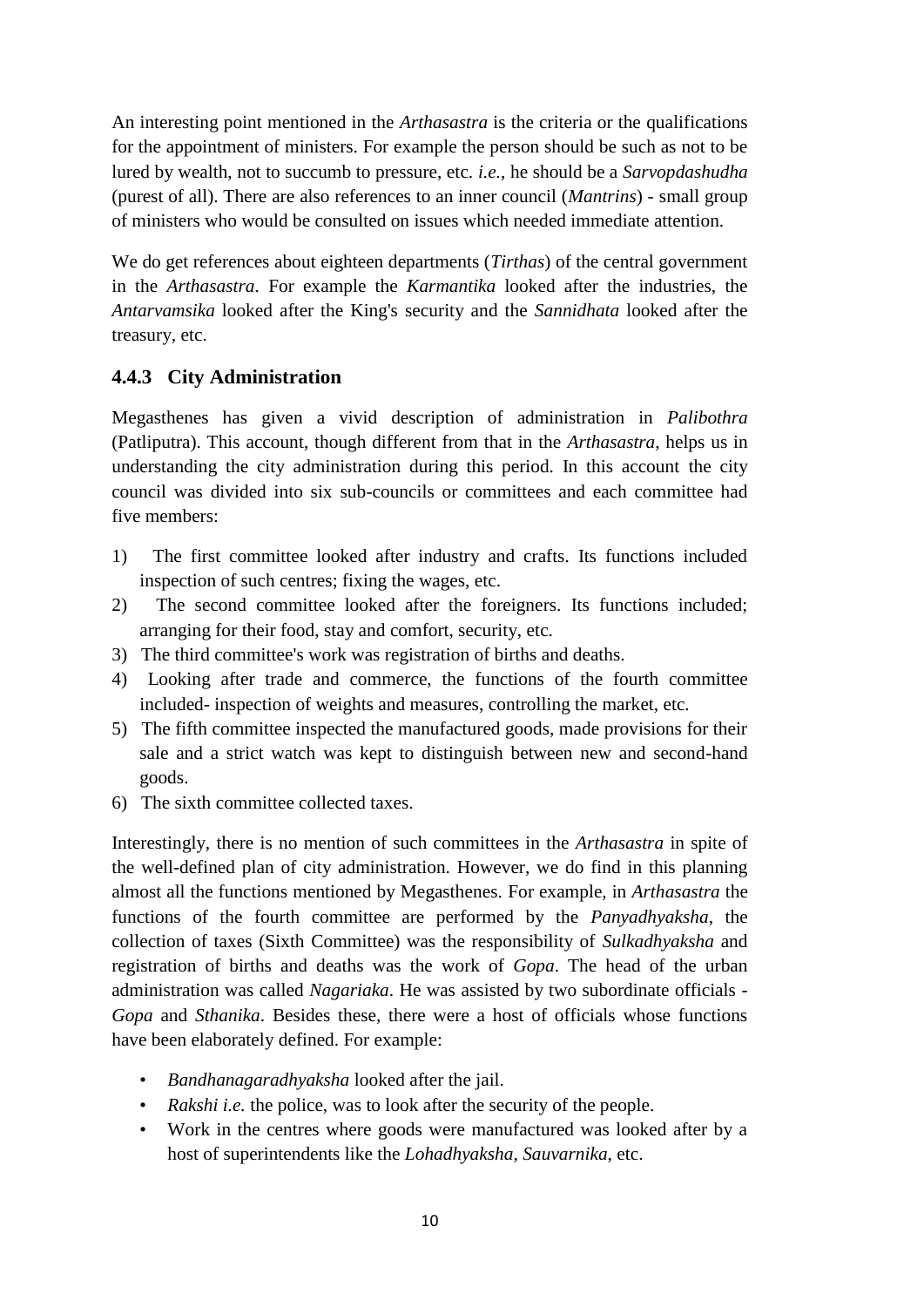problem of extracting and generating revenues and taxes from land revenue to tax on gambling, etc.

#### **Check Your Progress 2**

- 1) Which of the following statements are right or wrong? Mark  $(\sqrt{\ })$  or  $(\times)$ .
	- a) The state's efforts to increase its revenues contributed towards the expansion of Magadha. ( )
	- b) According to *Arthasastra* the Council of Ministers verdict was final before the King. ( )
	- c) The adoption of a paternal attitude towards his subjects was a new development in relation to King's attitude in Indian polity. ( )
	- d) There is no description of city administration in the account of Megasthenes. ()
	- e) The King was central to the seven components of the state in Kautilya's scheme. ( )
	- f) The Mauryan state spent a huge amount on the maintenance of army. ( )
	- g) The Mauryas had no system of espionage. ( )
	- h) During this period there were certain rules and regulations for the functioning of courts. ( )
	- i) The King had no right to grant revenue remissions. ( )
	- j) The state spent money for public welfare. ( )

#### 2) Fill in the blanks:

- a) The Mauryas had a ......................... (simple/complex) form of administration.
- b) By adopting the title *Devanampiya* Asoka tried to ......................... (establish a/delink the) connection between the king and ................. (earthly/devine) power.
- c) According to Megasthenes the City Council was divided into ................... (three/six) sub-committees of .......................... (two/five) members each.
- d) The *Arthasastra*has ......................... (elaborately/minutely) defined the functions of various officials.
- e) The provincial administration was headed by …………………. (*Amatya*/ *Kumara*).
- f) At the village level judicial powers were vested in ……………….. (Pradeshtat/Gramik).
- g) State control over mines ……………………. (decreased/increased) its sources of revenue.
- 3) Discuss in about ten lines the relations between the King and the Council of Ministers…

…………………………………………………………………………………… …………………………………………………………………………………… ……………………………………………………………………………………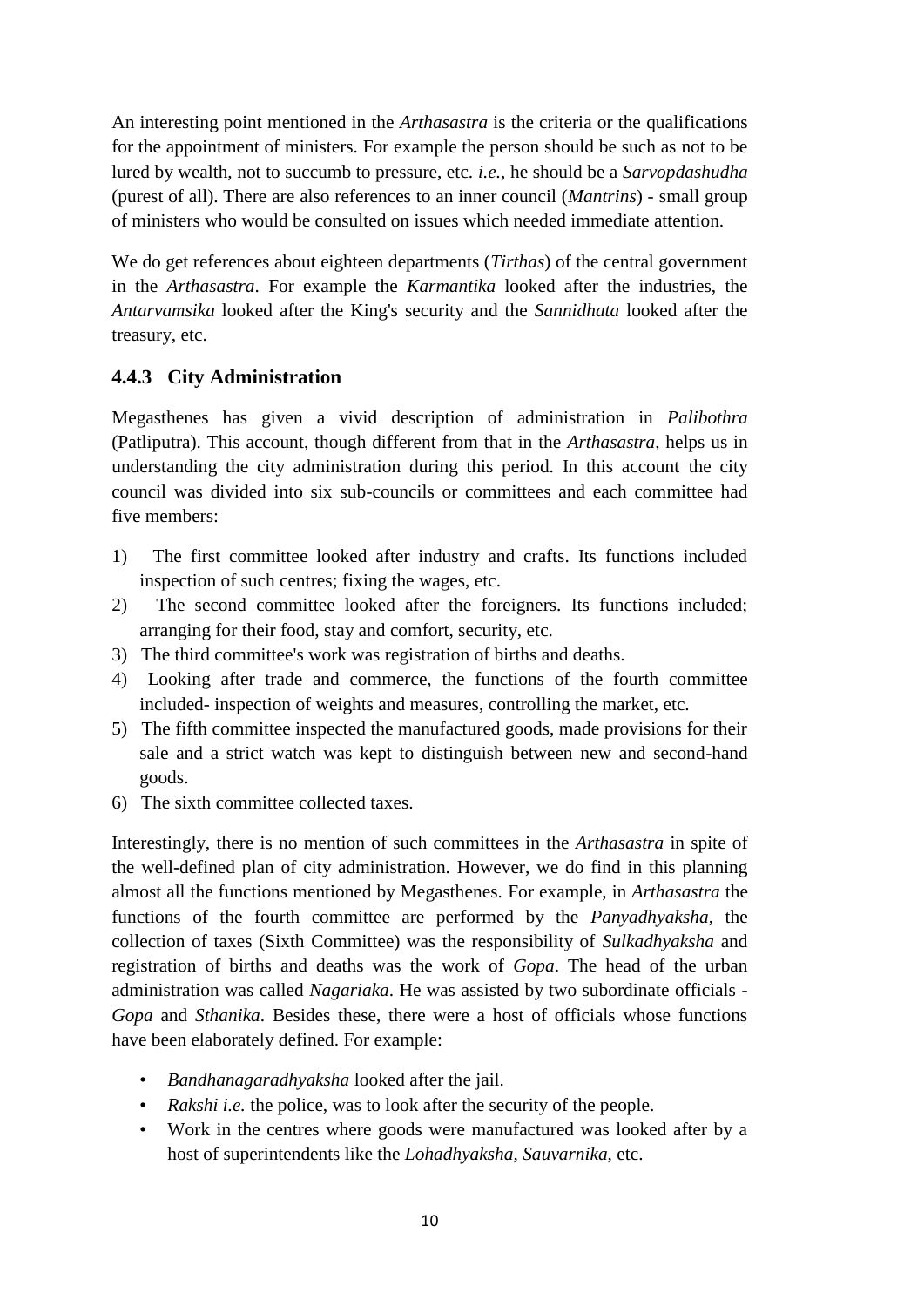……………….............…………………….……………………………………… …………………………………………………………………………………….. ......………………………………………………………………………………… …………………………………………………………………………………….. …………………………………………………………………………………….. ……………….…………………………………………………………………….

4) On what basis we can say that the Mauryan city administration was well organised? Write in about ten lines.

 $\mathcal{L}^{\text{max}}$ …………………………………………………………………………………… …………………………………………………………………………………… ……………….............…………………….……………………………………… …………………………………………………………………………………… ……………………………………………………………………………………  $\mathcal{L}^{(n)}$ …………………………………………………………………………………… …………….………………………………………………………………………

5) Discuss in about ten lines the sources of revenue and expenditure of the Mauryan state.

…………………………………………………………………………………… …………………………………………………………………………………… …………………………………………………………………………………… ……………….............…………………….……………………………………… ……………………………………………………………………………………  $\mathcal{L}^{(n)}$ …………………………………………………………………………………… …………………………………………………………………………………… …………….………………………………………………………………………

6) List in five lines the main features of village administration

………………………………………………………………………….............… ………………….………………………………………………………………… …………………………………………………………………………………… …………………………………………………………………………………… ………………………………………………........................................................

### **4.6 LET US SUM UP**

In this Unit we have attempted to introduce to you the details on the rise and territorial expansion of Magadha. It is hoped that after going through this Unit you have been able to learn: details pertaining to the origin of the Mauryan family and their early history, the expansionist policies of Chandragupta Maurya and Bindusara,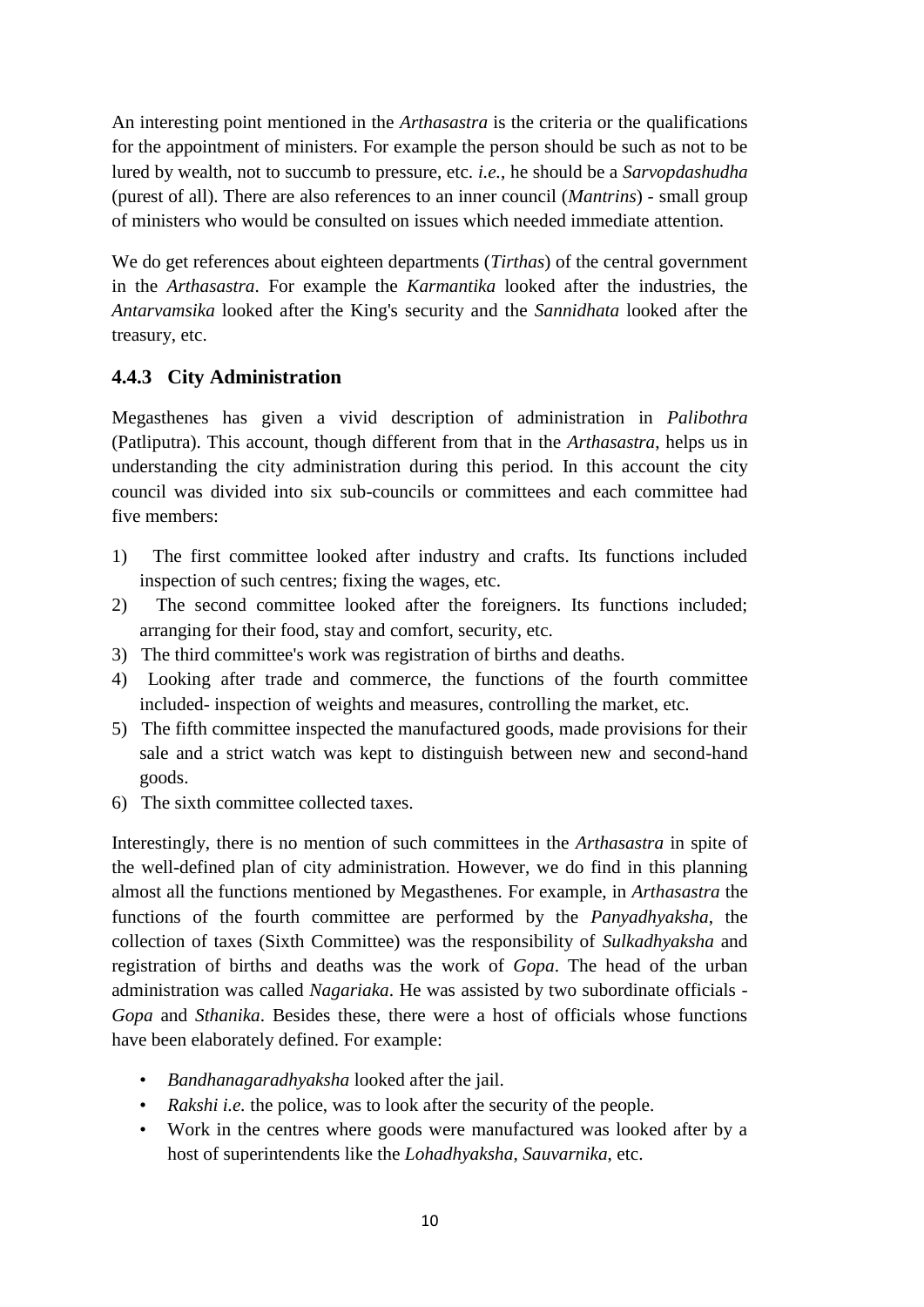issues surrounding the accession of Asoka Maurya and his activities upto the Kalinga War, and Mauryan administrative set up at the central and provincial level.

### **4.7 KEY WORDS**

| Dhamma/Dharma:         | Literally 'universal order' but in its use in Asokan<br>inscriptions it is translated to mean 'piety'.                                                          |
|------------------------|-----------------------------------------------------------------------------------------------------------------------------------------------------------------|
| Sophist:               | A philosopher, literally 'one meant to deceive'.                                                                                                                |
| <b>Espionage:</b>      | spy system                                                                                                                                                      |
| <b>Surplus:</b>        | Amount left over when all consumption requirements have<br>been met. In an economic sense the difference between the<br>value of goods produced and wages paid. |
| Uttarapatha:           | Northern route usually referring to the land route running<br>along the foothills of the Himalayas.                                                             |
| <b>Vice-royalties:</b> | administrative units under the jurisdiction of a Viceroy<br>appointed by the King                                                                               |

### **4.8 ANSWERS TO CHECK YOUR PROGRESS EXERCISES**

#### **Check Your Progress 1**

**1)** (a)  $\times$  (b)  $\times$  (c)  $\times$  (d)  $\times$  (e)  $\times$ **2)** See Sec. 4.2

#### **Check Your Progress 2**

- **1)** (a)  $\checkmark$  (b)  $\times$  (c)  $\checkmark$  (d)  $x$  (e)  $\checkmark$  (f)  $\checkmark$  (g)  $x$  (h)  $\checkmark$  (i)  $x$  (j)  $\checkmark$
- **2)** (a) Complex (b) Establish a; divine (c) Six; five (d) Elaborately (e) Kumara (f) Gramika (g) Increased
- **3)** See sub.sec 4.4.2
- **4)** See sub.sec 4.4.3
- **5)** See sub.sec 4.4.7
- **6)** See sub.sec 4.5.2

### **SUGGESTED READINGS**

Allchin, B. and Allchin, R., 1988. *The Rise of Civilisations in India and Pakistan*, New Delhi.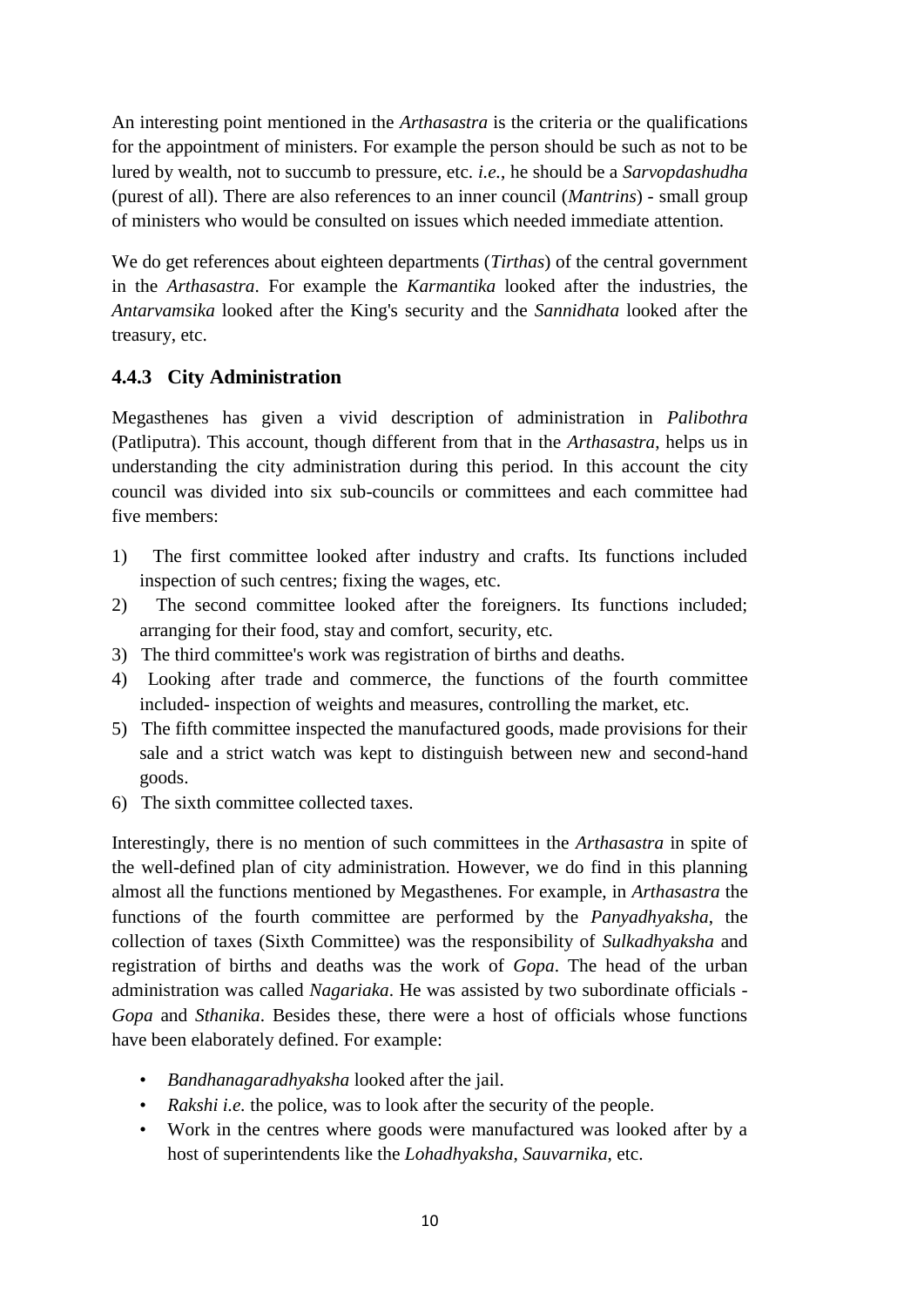- Sharrna R.S., 1983. *Material Cultures and Social Formations in Ancient India*, New Delhi.
- Singh, U., 2009. *A History of Ancient and Early Medieval India – From the Stone Age to the 12th Century*, Delhi: Pearson.
- Tripathi, R.S., 1942. *History of Ancient India,* Delhi: Motilal Banarsidas.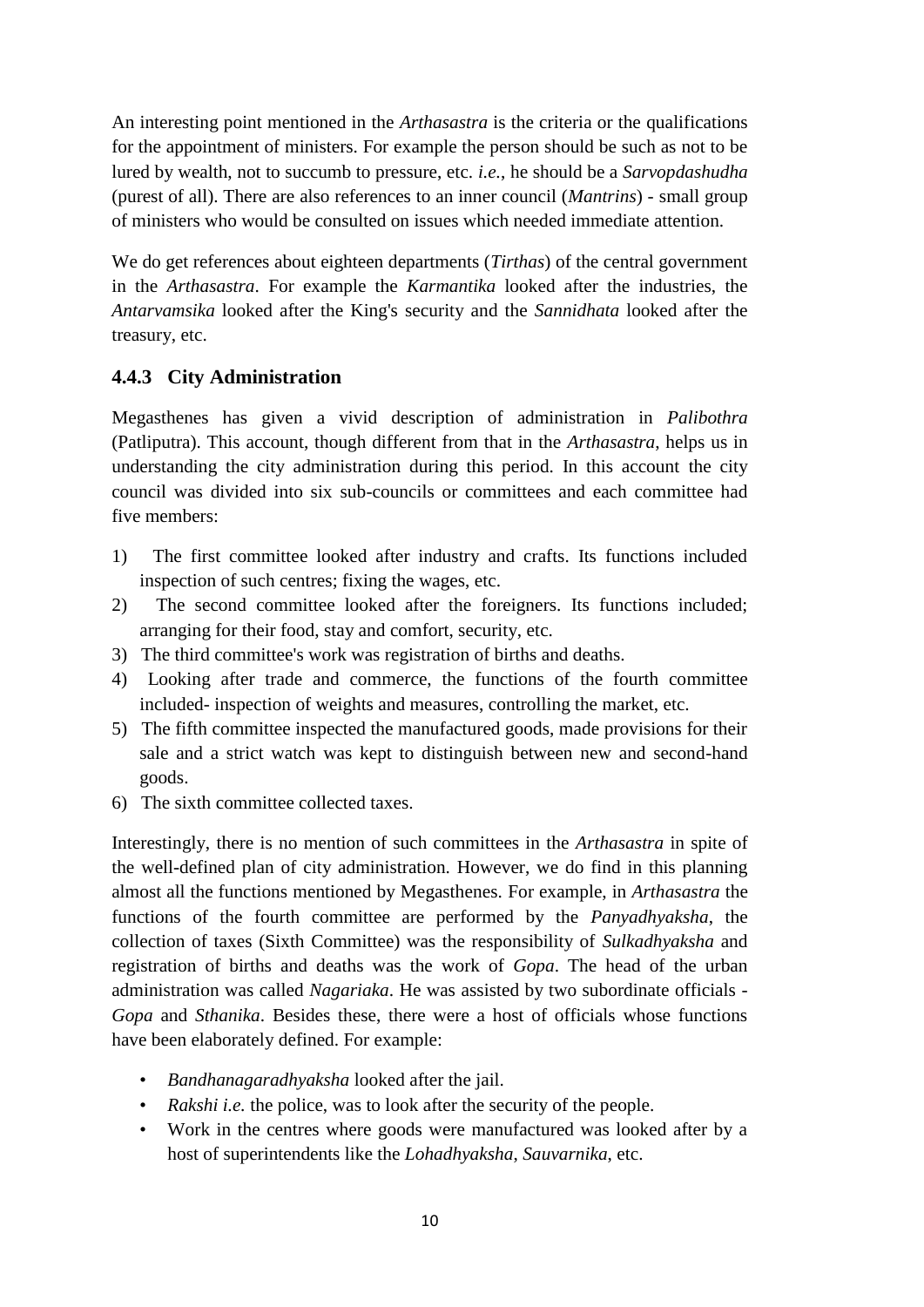# **UNIT 5 : POST-MAURYAN POLITIES: KUSHANAS AND SATAVAHANAS**

#### **Structure**

5.0 Objectives

5.1 Introduction

5.2 Kushanas

5.2.1 Nature of Kushana State

5.3 Satavahana

5.3.1 Nature of Satavahana State

5.3.1.1 Socio-Economic and Political Background

5.3.1.2 Administrative Structure of the State

5.4 Let Us Sum Up

5.5 Key Words

5.6 Check Your Progress Exercises

### **5.0 OBJECTIVES**

After going through this unit, you will be able to :

- analyse the rise of new kingdoms in the post-Mauryan period.
- understand the political development that took place under Kushana and Satavahana dynasties.

# **5.1 INTRODUCTION**

After the Mauryas a large number of big and small kingdoms emerged in different parts of Indian subcontinent. The Sunga dynasty succeeded the Mauryas at Magadha, the Satavahanas emerged as a great power in the Deccan. The Indo-Greeks, the Sakas, the Parthians and the Kushanas also ruled over several territories in India. The intermingling of various races, Indian as well as foreign had far reaching consequences on the social and cultural life of India. In this unit we are going to discuss the rise of two important powers in the Indian history and their impact *i.e.*  Kushanas and Satavahanas.

### **5.2 KUSHANAS**

The Kushana Period is one of the most important periods in the history of Indian culture. According to Chinese historians, the Kushanas were a section of the *Yuchchi* race. They established their rule in the North-west part of India after destroying the Saka empire. They also made a significant contribution to the art and religion of the Country.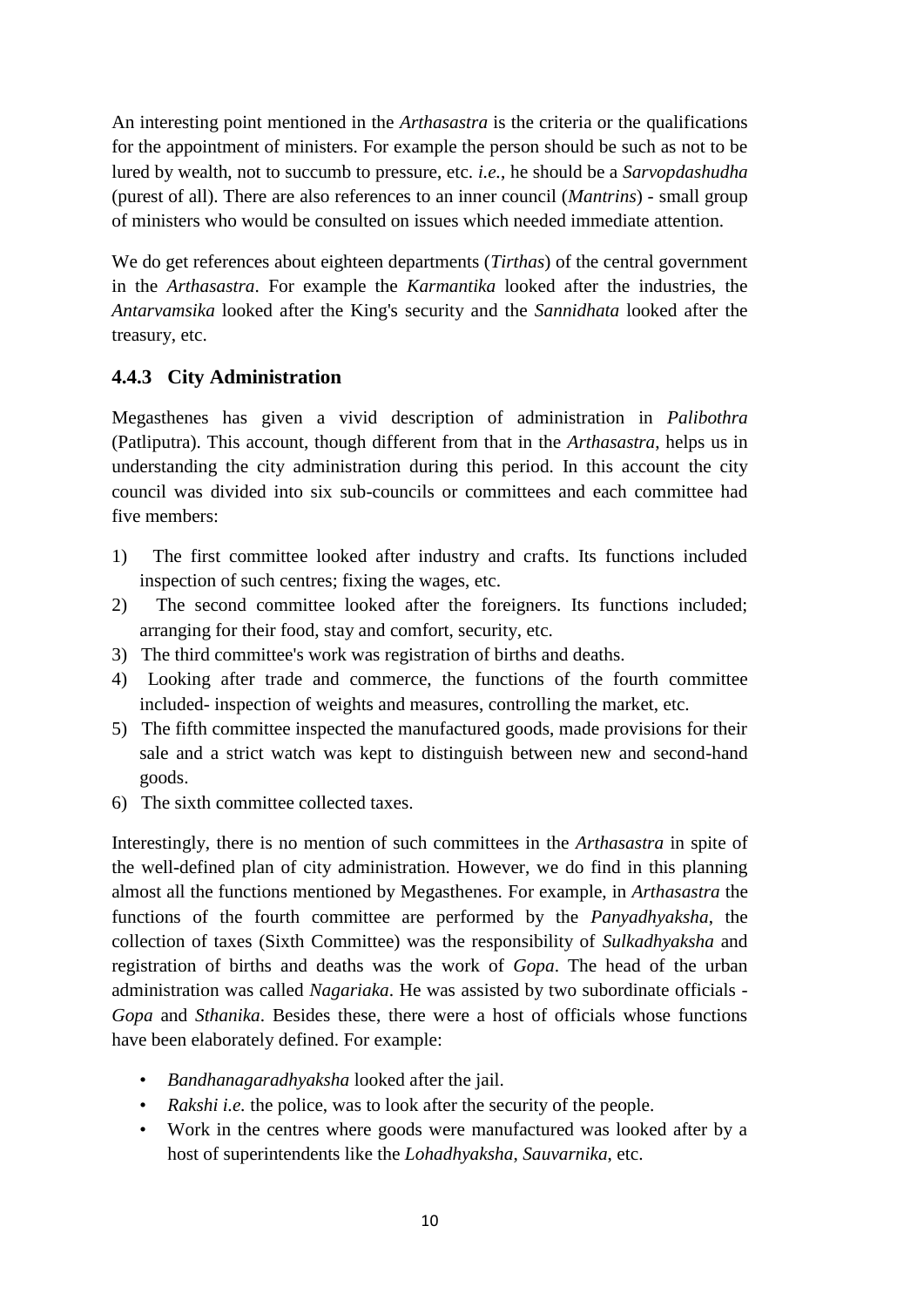The first powerful ruler of the Kushana dynasty was Kujula Kadphises. He established an empire which extended between the rivers of Oxus and Sindh. His empire comprised Bactria, Afghanistan, East Iran and the North Western part of India. It is evident from his coins that he defeated the last Yavana ruler and extended the Kushana empire up to Taxila. His period of rule was full of struggles and wars.

Vima Taktu was the son and successor of Kujula Kadphises. However, except his name from Rabtak inscription nothing is known about his life and carrier. He was succeeded by his son Vima Kadphises, who was a brave and courageous ruler. He extended his empire from Taxila to many parts of Northern India. He followed the imperialistic policies of his father. His empire touched the boundaries of Roman empire in the West, China in the North and the Satavahana kingdom was situated in the South-East. He issued a large number of coins which tell about the power and religion of Vima Kadphises. He adopted the tittles of '*Maheshvara'*, '*Sarva*-*Lokeshwra'*, '*Maharaja'* etc.

Vima Kadphises was succeeded by Kanishka, who was undoubtedly the greatest king of all the Kushana rulers in India. The most reliable year of the accession of Kanishka was 78 CE. According to the historians, Kanishka started a new era in this year. He incorporated Rajasthan, Punjab, Malwa, Saurashtra and Uttar Pradesh into his ancestral kingdom. The most significant event of the Kanishka's reign was the war with China and conquest of three Chinese Provinces namely Khotan, Kashgar and Yarkand. Kanishka was influenced by the natural beauty of Kashmir. He conquered Kashmir and annexed it to his empire. He also laid the foundation of a town Kanishkapur in the memory of his conquest. He believed in the divine right of Kingship. He ruled in an autocratic manner. But he had to share power in practice with his provincial satraps. The provincial satraps probably enjoyed good deal of local autonomy. It was a common practice of the Kushana emperors to appoint the crown prince as co-ruler.

According to noted historian N.N. Ghose, "*Kanishka was a foreigner by birth, but an Indian by choice and a devouted Buddhist of Mahayana school by faith*". A galaxy of great scholars such as **Asvaghosha**-the Buddhist writer, **Nagarjuna**- the philosopher, **Mathara**- the politician, **Vasumitra**- the Buddhist scholar, **Charaka**the physician adorned the Court of Kanishka. The coins of Kanishka point to the gradual transformation of his religious belief towards Buddhism. According to the legend, Kanishka came in contact with **Asvaghosha** and was very much impressed by his teachings. During his reign, the famous Fourth Buddhist Council was convened in Kashmir and the convocation was presided by **Vasumitra**. The purpose of the Council was to codify and collect different views on Buddha's teachings and to write commentaries on them in the light of new developments.

#### **5.2.1 Nature of Kushana State**

The geographical spread of the Kushana coins and inscriptions as well as the richness of the Kushana layers in terms of archaeological material found in various sites from Central Asia to Varanasi would on the face of it suggest the existence of a well organised, centralised state. However, the available administrative details appear to be far from satisfactory. It is said that the political organisation did not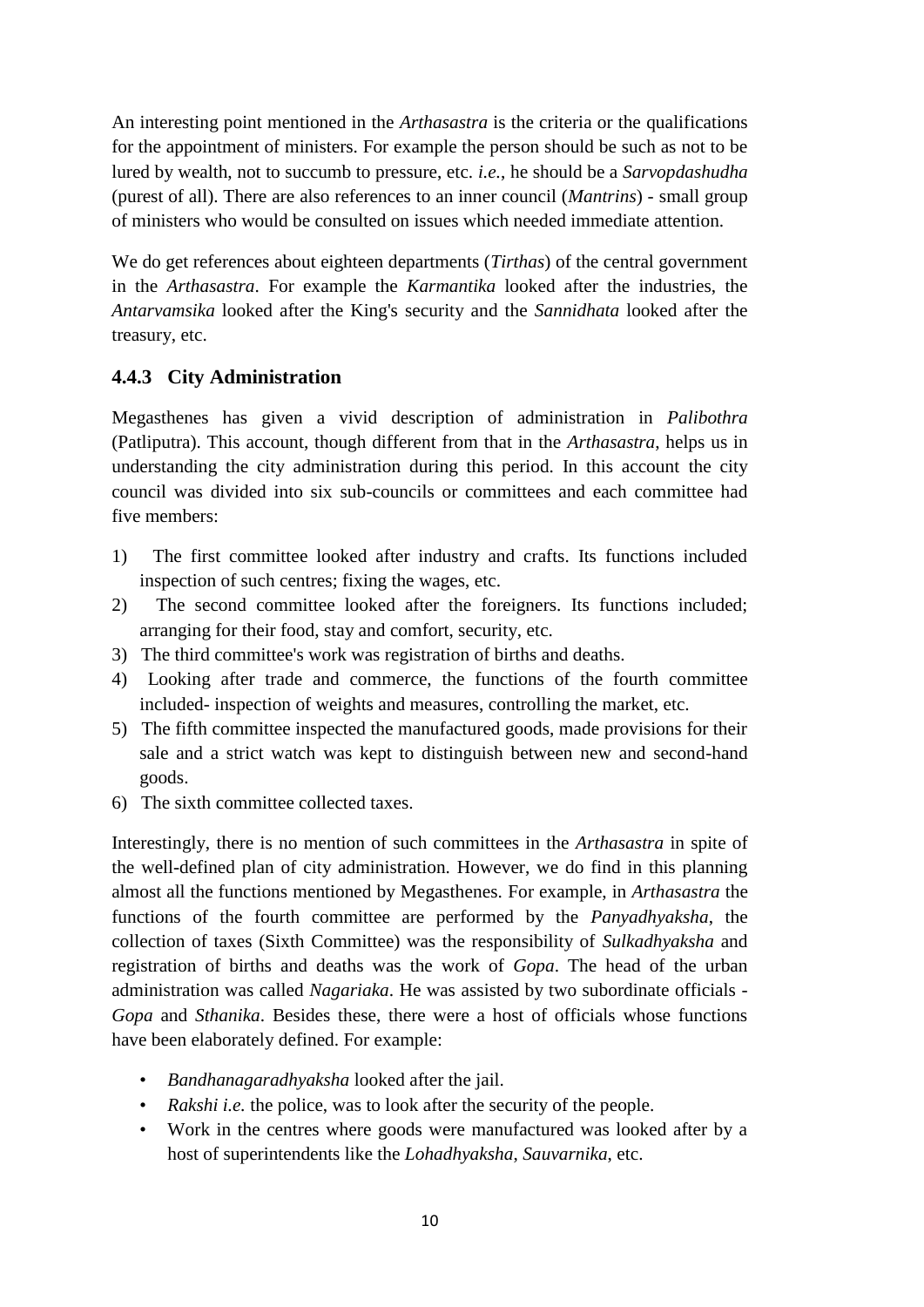possess the rigid centralisation of the Mauryas. The inscriptions and coins do not indicate a powerful and large administrative machinery. We however, come across grandiloquent titles of the rulers such as maharaja, *ratatiraja* (king of kings), devaputra (son of God), etc. Kanishka and his successors used the title *shaonanosha*o (*shahanushahi* being its Persianized form) as a prefix to their names on the coin legends. Even the epithet Kaiser or Kaisara was used. Kanishka, for example, in an inscription at Mathura represents himself as *maharaja-rajatiraja-devaputra-shahi*. The Kushana titles on the one hand suggest their superior position in relation to other petty rulers and chieftains and on the other point to the possible influences which went into their making. While maharaja was an old Indian title, encountered as early as the Hathigumpha inscription of Kharavela, *rajatiraja* was of Sanskrit origin and had been used by the Sakas. The term devaputra being close to the Chinese idea of "mandate of heaven" may have had something to do with such influences.

The details of provincial and local administration are hazy. It is doubtful if the Kushanas exercised direct administrative control over all parts of their territories. Below the king there seems to have been the Kshatrapas at the provincial level. It has been suggested that there were about five to seven satrapies. Contemporary sources do not provide sufficient information about such administrative units or the Kshatrapas themselves. The Sarnath Buddhist image inscription of the time of Kanishka refers to the reinstatement of two Kshatrapas who were the descendants of a Mahakshatrapa. In some cases people erected a stupa and sangharama in honour of the kshatrapa. This was analogous to the system of giving religious donations to ensure the well-being of the Kushana kings. Such evidence points to the autonomous status of the Kshatrapas. There are references to vishayas as administrative units and the grama at the bottom of the hierarchy constituted the basic unit of administration. We come across terms like Dandanayaka and Mahadandanayaka, offices which combined civil and military functions, and the Kshatrapas seem to have exercised their power through these officials. However, as in the case of the Kshatrapas here too their territorial jurisdiction and functional aspects are far from clear. There are references to some other officials like bakanpati (incharge of religious affairs), danapati (to do with donations) and the padrapala, who looked after uncultivated land around the villages. In the region of Mathura the gramika as the village headman seems to have looked after the maintenance of local law and order. The importance of the institution is also borne out by other contemporary references. Manusmriti refers to the term gramasyadhipati and in the Shanti parva we come across the expression gramadhipati. The Kshatrapas were also known as gramasvami. All these indicate the importance and authority of the village headmen. The guilds similarly may have played an important role in the administration of urban centres.

For analyzing the political system, the administrative details are rather insufficient. How the different levels of administration related to one another is not known. Given the small size of the administrative machinery and the abundance of Kushana coins, particularly in gold and copper, it is said that the officials would have been paid in cash. Deriving from the autonomy of the Kshatrapa and the use of such terms as *rajatiraja*, *Mahakshatrapa* and *Mahadandanayaka*, denoting the existence of lesser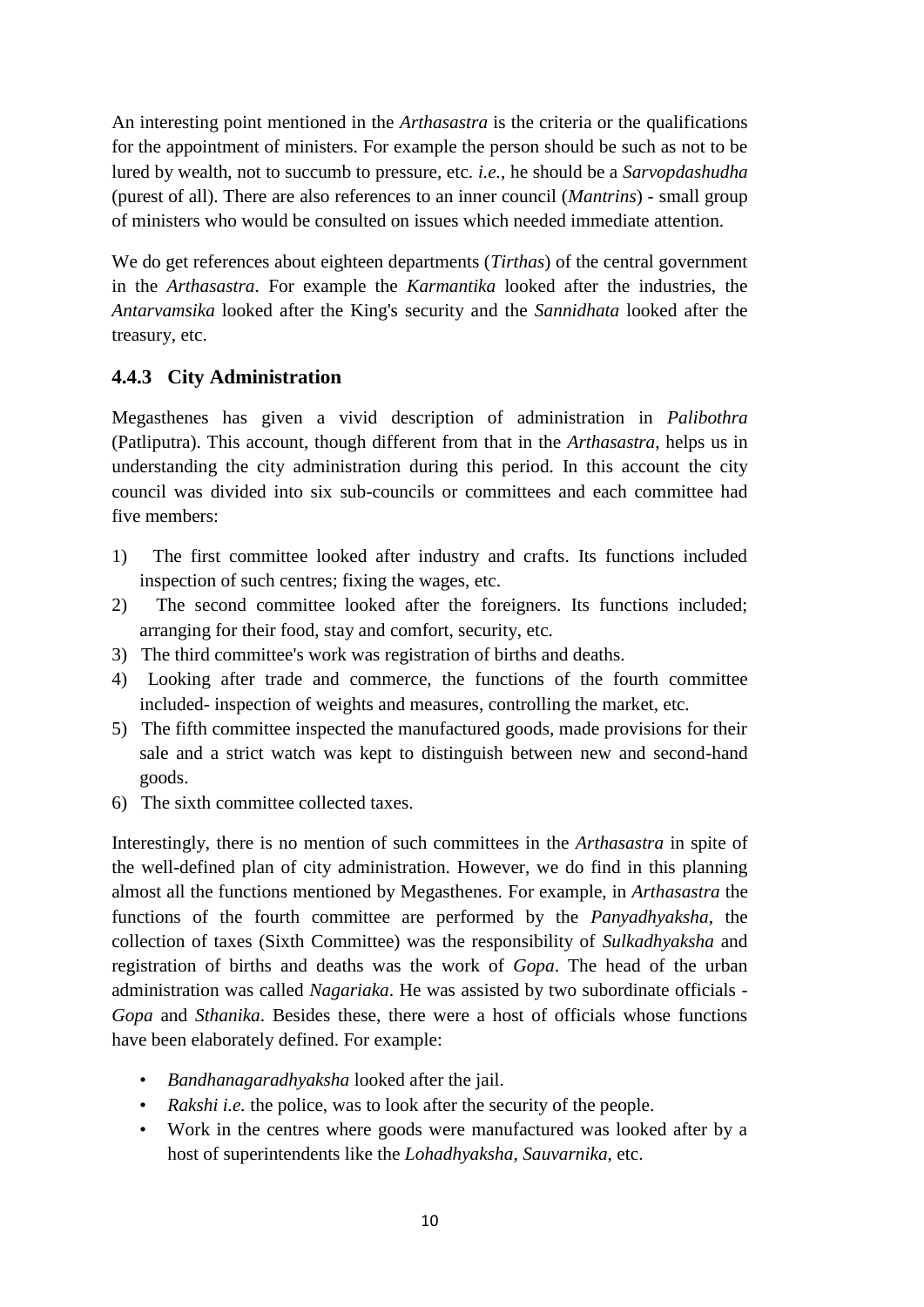rulers, there have been efforts to look for feudatory relations in the Kushana polity. It may be mentioned that instead of invoking such parallels (viz. feudatory relations) one may, as in the case of the Sakas, see it as an incorporative political system.

The pre-occupation of the Kushanas with the legitimation of their power and their non-sectarian, broad-based syncretic religious policy in the background of the paucity of information related to administration raises questions which have a bearing on the nature and structure of the Kushana state. To elaborate, the Kushanas used high-sounding titles derived from a variety of cultural contexts. Titles like devaputra unmistakably sought to link them with divinity. This aspect is further elaborated in their coins. The obverse of the Kushana coins shows the king engaged in rituals before a fire altar, his bust emerging from the clouds, flames emanating from his shoulders or a nimbus or halo around his head. The context in each case is clearly supernatural. The evidence for religious donations by people for the wellbeing of the kings and the institution of devakulas under the Kushanas, involving the housing of the statues of dead rulers in temple like structures, together suggest the efforts towards bestowal of divinity status to the kings or conferring of this status to the kings. The reverse of the Kushana coins bear Indian (Hindu and Buddhist), Greek and Persian symbols and deities, indicating their syncretic religious ideology. It may be of interest to note that there is archaeological and epigraphical evidence to show that numerous later day Hindu sects associated with Saivism and Vaishnavism thrived along with Buddhism and Jainism under the Kushanas in northern India. The Kushanas seem to have accepted and reinforced the assimilative nature of Indian socio-religious and political system.

Turning to the socio-cultural situation obtaining within their empire one observes the prevalence of numerous languages, religions and cultures. The population in Bactria was already composite by virtue of having integrated varied influences. North Indian society was characterised by rich diversity, the Upper and Middle Gangetic plains being different from the ancient Punjab. In the Punjab and adjoining regions there were a number of Gana samghas, which outlived the Kushanas and continued up to the Guptas, suggesting the existence of varied socio-economic and political patterns. The official language of the Kushana state was Bactrian written in Kushanised Greek script. Sanskrit too was in use and records were written in Brahmi and Kharosthi as well. A coin of Kanishka found near Termez on the Oxus bears legends in Bactrian on the obverse and Sanskrit on the reverse. The extensive territory of the Kushanas inhabited by various ethnic groups, speaking different languages and practising diverse religions made it necessary for the state to adopt a liberal and accommodative approach.

The Kushana state characterised by ethnic, linguistic and cultural pluralism tried to integrate varied groups by being non-sectarian accommodating variety and developing a syncretic ideology. Thus, the state tried to sustain and perpetuate itself by being responsive to the aspirations of diverse groups. That explains the adoption of multiple royal titles and the accommodation of numerous deities from various traditions, across the empire. The Kushana titles and motifs on the coins show how zealously they tried to legitimize their rule.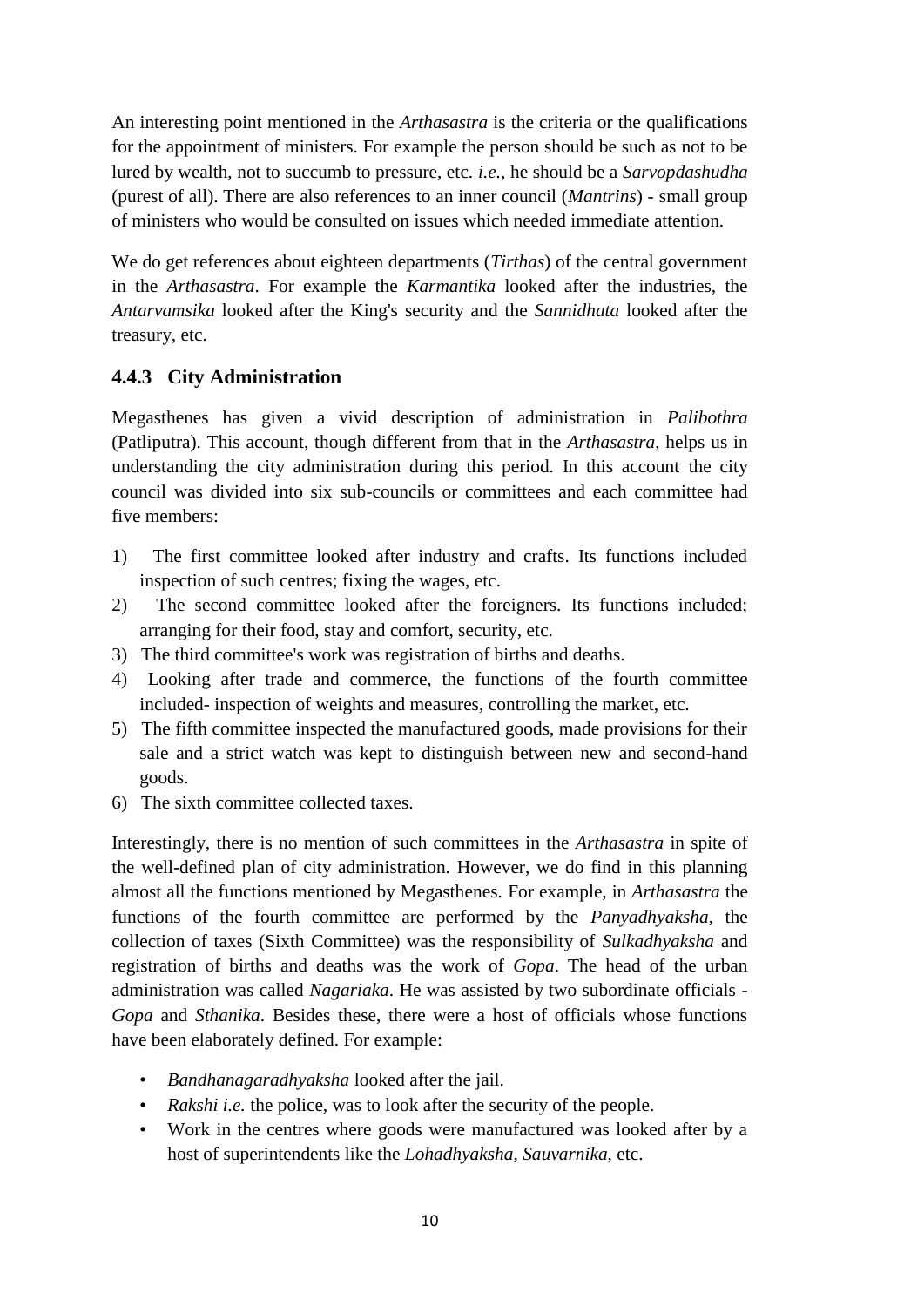With the establishment of Kushana power in Gandhara and Indus region the land trade from Ganges to Euphrates and sea trade across Arabian sea and Persian Gulf to Rome flourished and expanded. The silk route passed through Kushana territories in central Asia and it was linked with China and Asian provinces of Roman Empire. Kushanas might have imposed tolls on caravans passing through this route. Kushana gold and copper coins indicate that internal trade flourished under them. Kushana rule let to the establishment of new settlement with an admixture of population. This must have led to mobility in society and with the increase in the number of crafts and guilds and growth of foreign trade the rigidity of the caste system weakened especially in the trading ports and towns. Kushanas had established trade links with the Romans. The adoption of the title Caesar (Kaisarasa) in the Ara (Attock) inscription of the year 47 throws light on Kushana contacts with the Romans. Both the Kushanas and the Romans minted gold coins to be used in trading transactions. Kushanas were the beneficiaries in this trade. They also established trading relations with South East Asia, China and Central Asia in this period. There is no evidence for state monopoly in any sector of the economy nor for that matter state intervention in day-to-day economic transactions. It seems to have been a non-intrusive state allowing for a good measure of autonomy at various levels. However, it did play an important role in encouraging trade and other commercial activites. Under Kanishka and his immediate successors integrative forces seem to have prevailed over tendencies to fission or break away. If the Kushanas borrowed aspects of political ideas and organisation from their predecessors and contemporaries, their coinage, titles and images, sculptures, kingship, including the deification of the ruler, influenced the Guptas and other polities in early medieval India.

The rulers of Kushana dynasty were great patrons of art. Kanishka's reign is a landmark in the realm of art and architecture. Four eminent schools of sculpture developed from four centres. They were Sarnath, Mathura, Amravati and Gandhara. Each school of sculpture had a separate style of its own. The Gandhara school had a significant progress in Kanishka's reign. In art, the reign of Kanishka is marked by the growth of two distinct styles, one Indian and the other exotic. The Indian style is represented by the headless statue of Kanishka at Mathura and the image of Buddha found at Sarnath. The exotic school known as Gandhara art was the Graeco-Roman art applied to Buddhist subjects found in Gandhara region. The Gandhara art flourished on Buddhist theme.

#### **Check Your Progress 1**

1) Read the following statements and make right *(√)* or wrong (×). ,

- i) The Kushanas belonged to the Yueh-chi Tribe. ( )
- ii) Vima Kadphises was the father of Kanishka. ( )
- iii) Kanishka was a follower of Buddhism. ( )
- iv) Gandhara is located in south India. ( )
- v) Mathura was famous for Graeco-Roman art. ( )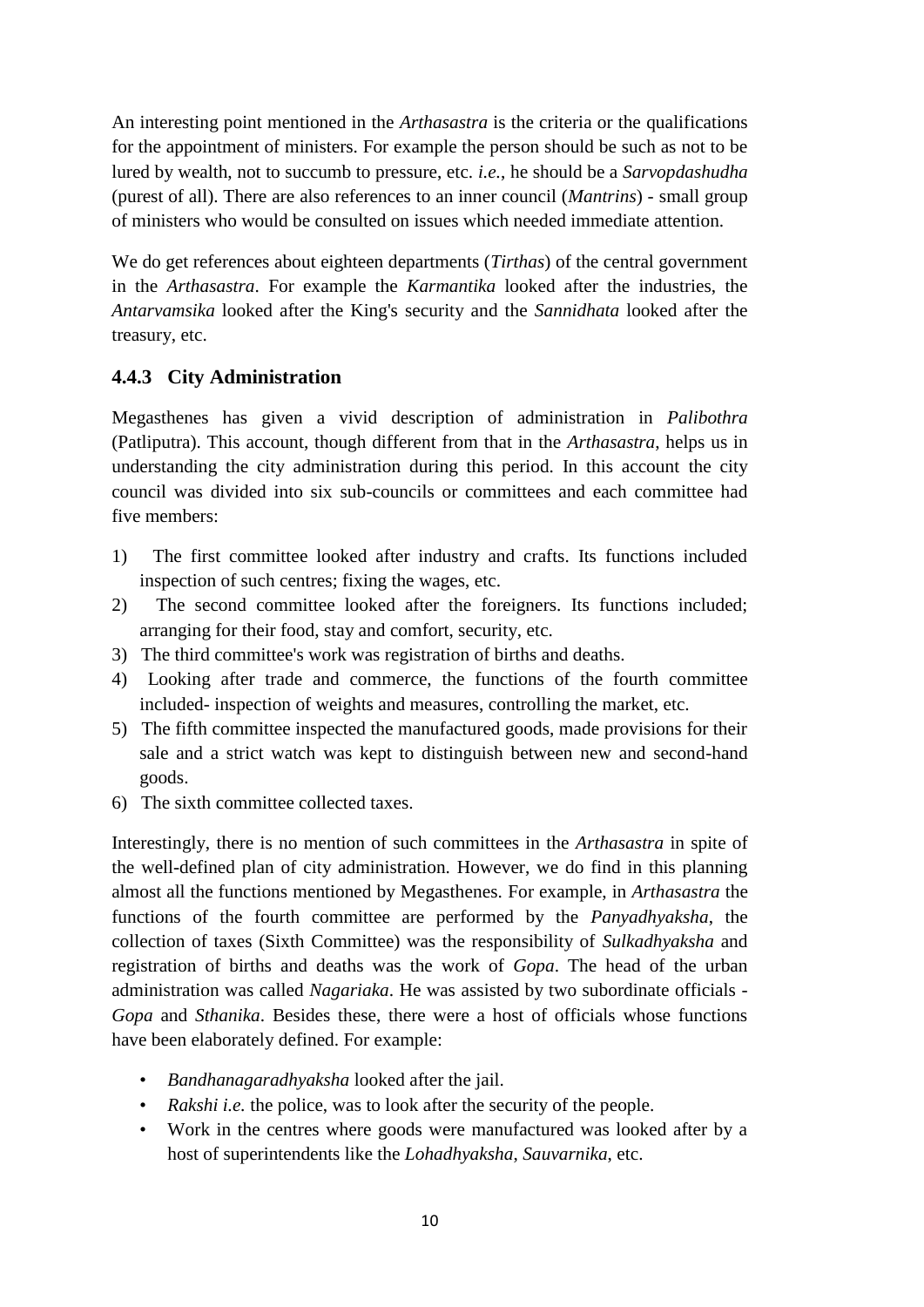2) Who were the Kushana? Give an account their important rulers. Answer in five lines.

........................................................................................................................................ ........................................................................................................................................ ........................................................................................................................................ ........................................................................................................................................ ........................................................................................................................................

3) Discuss the rule of Kushana dynasty. Answer in ten lines.

........................................................................................................................................ ........................................................................................................................................ ........................................................................................................................................ ........................................................................................................................................ ........................................................................................................................................ ........................................................................................................................................ ........................................................................................................................................ ........................................................................................................................................ ........................................................................................................................................

# **5.3 SATAVAHANA**

The earliest dynastic rule in peninsular India was that of the Satavahanas. In history dynastic rule or monarchy is generally equated to the state and it is valid so long as the former is found resting on class structured societies. The state is found only in a differentiated economy or stratified society. However, until recent years the term, state was used in Indian historiography without such theoretical presuppositions. Earlier on historians recounted the history of the dynasty with a ruler wise focus on the nature of administration and they debated over the dates of succession. Later when historians tended to be theoretical, the debates revolved round theoretical models. The former viewed the Satavahanas as an independent state while the latter theorised it a Mauryan transplant or a secondary formation. Now the debate is about the degrees of theoretical rigour. In the most rigorous sense of the theory, the origin of the state is not external for it is integral to the society's internal dynamic. Naturally the state gets neither diffused nor transplanted. It is inevitably *sui generis*. So the concept of secondary state formation is a misnomer.

### **5.3.1 Nature of Satavahana State**

The Satavahana state, as in the case of any other state, has to be studied against its socio-economic background and hence at the outset, it is imperative to characterise the social formation and examine the institutional features of the political process therein. Unfortunately, the existing historiography hardly gives enough knowledge about the life of the people in those days to characterise the social formation. However, it is important for a student studying the discipline to know the available knowledge and use it for understanding the process of state formation.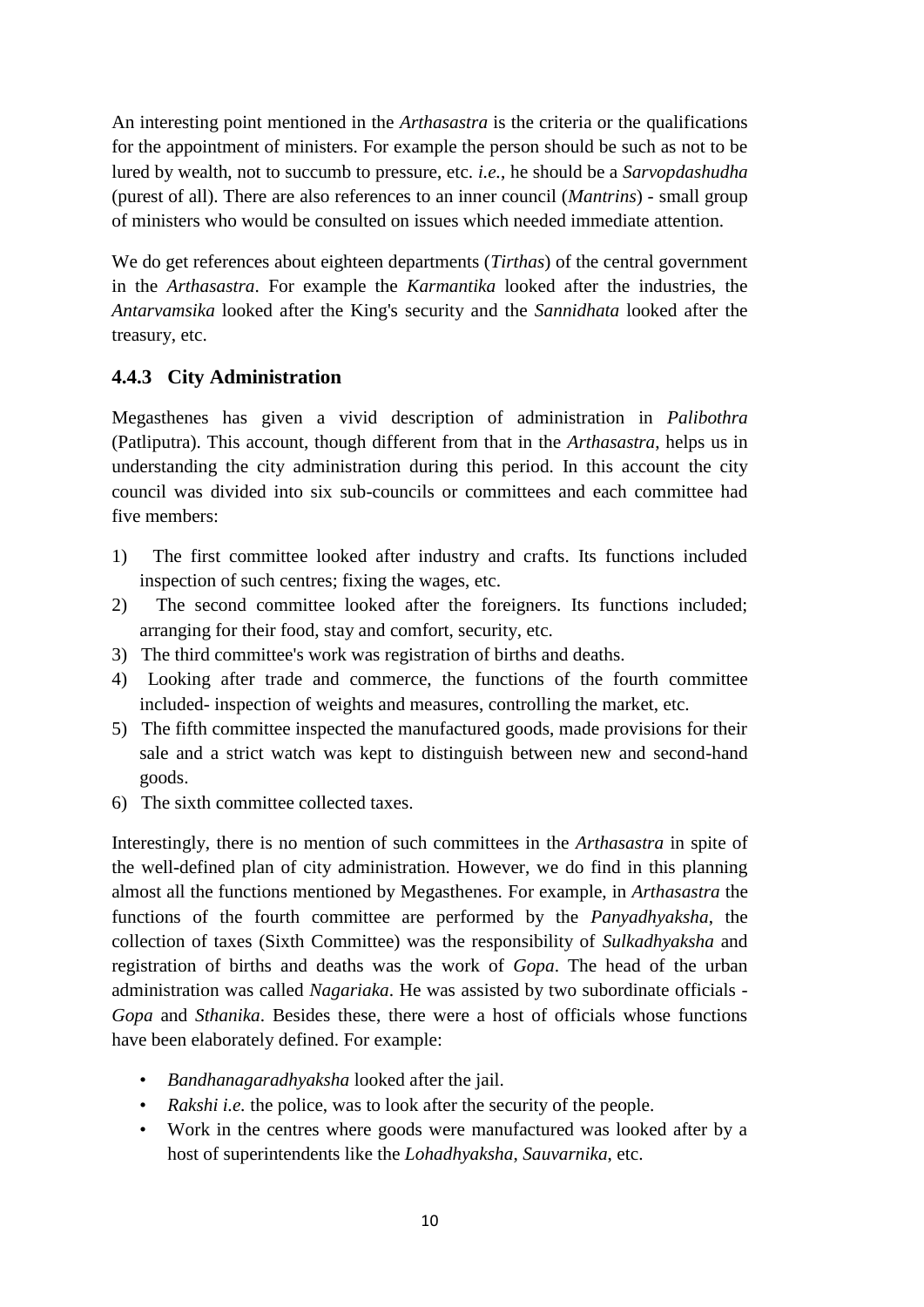#### **5.3.1.1** *Socio-Economic and Political Background*

By third century BCE the Krishna-Godavari valleys had witnessed the rise of agrarian localities of paddy cultivation as the place name Dhanyakataka or Dhamnakada suggests, presupposing specialisation of arts and crafts, trade networks, urban enclaves, social differentiation and the entailing political processes. However, it was obviously not more than a simple hierarchy of the landed households (*gahapati-s*) and their servants (*dasas and bhrtaka-s*) at the level of production relations. The agrarian localities were small compared to the large uplands and forest tracks inhabited by the 'tribal' people who constituted the majority. Paithan was the region's nerve centre of economic activities and its strategic importance in the context of trade and urbanism also accounts for its Buddhist and Jain importance as well as the Mauryan political control. The ports of transmarine commerce, such as Barygaza, Supara and Kalyan added to the region's significance. The Mauryan control in its turn further enhanced its importance and in the process over the years, gave rise to a local ruling aristocracy transcending the structure of the 'tribal' political relations. It is out of this aristocracy that the line of the Satavahana rule began. In short, the historical context of the emergence of the Satavahana state relates to the differentiated economy and stratified societies in the Krishna-Godavari valleys.

Some twenty-four inscriptions and a few hoards of coins besides literary references mainly including the Jain and Buddhist accounts, and puranic genealogies constitute the main sources of Satavahana history. The rule persisted under about 30 kings covering roughly four and half centuries from around 234 BCE down to 207 CE. Needless to say that there would be gaps and discontinuities in the royal genealogy covering such a long span of centuries. There were interruptions of the Scythians, Greeks and Parthians.

King Simuka, probably also called Satavahana as the Jain tradition shows, was the founder of the dynasty. Like many a dynastic name, Satavahana is variously interpreted and there is no consensus as to how it derives its meaning. The term *sata* means *dana* (gift) and *vahana*, the bearer seem to make better sense than other derivations that scholars have put forward. All the puranas agree on the fact that Simuka's reign lasted 23 years. He seems to have caused the construction of Jain *basati-s* and Buddhist Caitya-s. Simuka's brother Kanha (Krishna) who ascended the throne as the next king, extended the kingdom to Nasik if not beyond. His reign seems to have lasted 18 years. Siri Satakani (Satakarni), son of Krishna was the next king after whose title most of the Satavahana rulers came to be known, as exemplified by Cakora Satakarni, Mrgendra Satakarni, Gautamiputa Sri Yajna Satakarni and so on. Satakarni is another curious name like Kumbhakarna, Jatikarna, Lambodara, and the like that defies easy derivation. Hathigumpha inscription refers to Kharavela of Kalinga to have sent his army to the west disregarding Satakarni. The synchronism of Kharavela with Satakarni has enabled historians to determine the latter to have a contemporary of Kharavela. Apilaka and Hala are two other important successors in the line. Hala's reign witnessed the heyday of economic growth, military exploits and cultural achievements.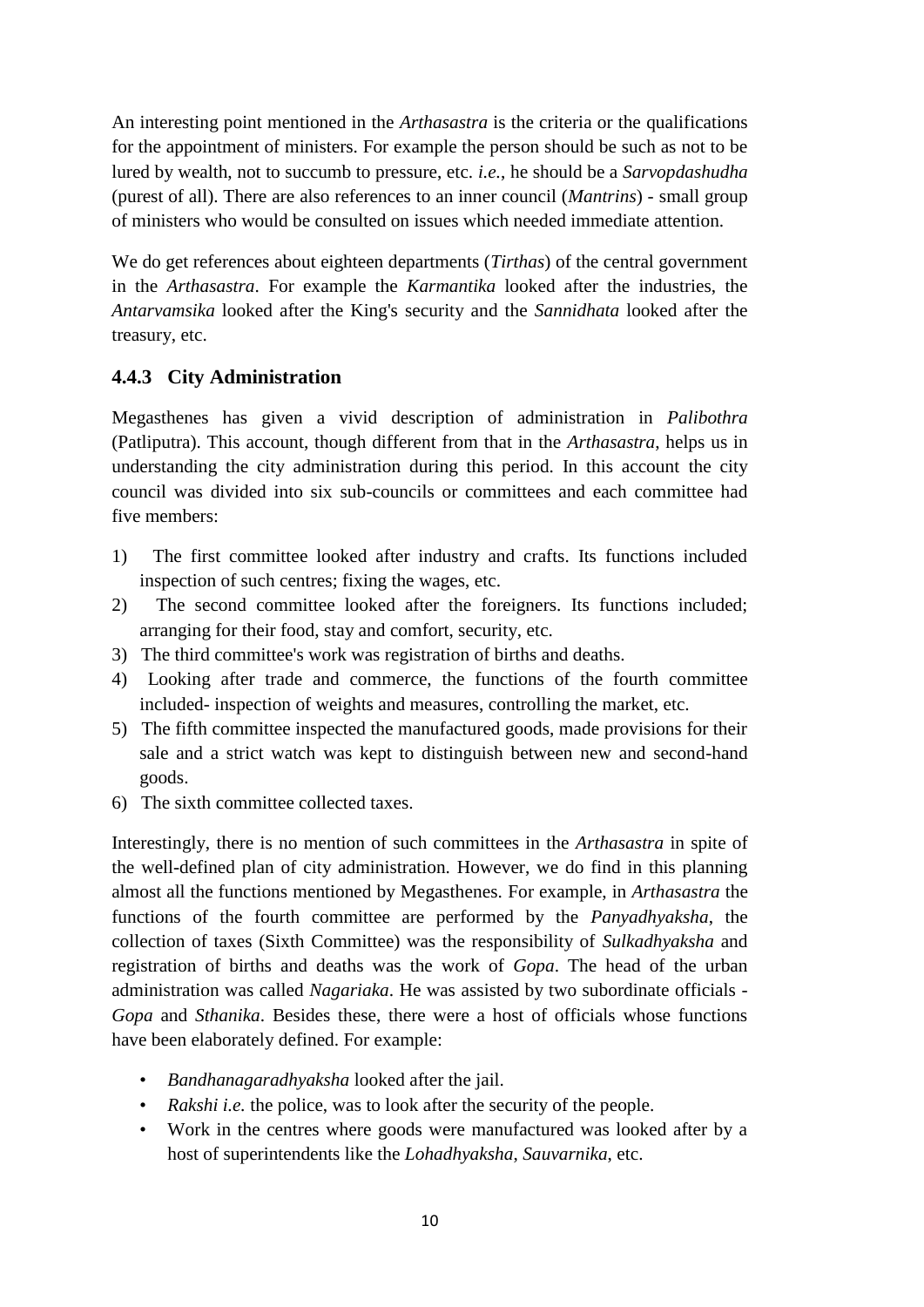The Satavahana rulers were patrons of both sramanas and brahmanas. The construction of Jain and Buddhist monuments earned them religious merit and higher status while the conduct of vedic rituals and *mahadanas*, legitimacy as kshatriyas. It is striking that the Satavahanas maintained *gotra* names of the Vedic brahmanas. They were followers of matrilineal system or the cross-cousin system of marriage, especially with father's sister's daughter. However, their succession followed the system of patriarchal inheritance.

The Satavahana reign got interrupted by the Sakas, Kushanas, Parthians, Yavanas etc. The Kshatrapa Nahapana's coins as well as the epigraphs at Nasik and Karle show that the Nasik and Pune Districts had become part of Nahapana's kingdom, obviously captured from the Satavahanas. It appears that during the period of the later Satavahanas, the kingdom shrank itself to the region around Paithan. Soon Gautamiputra Satakarni restored the large extent of the kingdom and enlarged it further up to Vidarbha, Rajaputana, Malwa and northern Konkan. In the south it extended up the Kanarese country. Gautamiputra was succeeded by Vasishtiputra Pulumavi who ruled for 24 years. According to the puranic genealogy, the next Satavahana king was Siva Sri Satakarni followed by Sivamaka Sada, Madhariputra, Sri Yajna Satakarni, Vasishtiputra Cada Sati and Pulumavi-III. It is believed that the line of rulers came to an end with Pulumavi-III.

#### **5.3.1.2** *Administrative Structure of the State*

The Satavahana state was structured by the dominance of the monarch, a miniature variant of the Kautilyan *vijigishu* assisted by a team of *amatyas*, *senapatis*and*dandanayaka*-*s*. It seems to have incorporated chieftains of the agrarian localities as *samanta-s* and of 'tribal' zones as *rathika-s* and *bhoja-s*. Epigraphs mention *mahasamanta*, *maharathika*, *mahabhoja*, *mahasenapati*, and *mahadandanayaka* showing that they worked as higher level constituents of a hierarchical structure. This is not to suggest that it was a well-organised bureaucracy with defined structure and function. Their functions were not just what their name presupposed. For instance, *mahasenapati* was a provincial ruler too like *mahasamanta* and for that matter, any high-ranking dignitary was a local ruling authority. The dignitaries, who constituted the nuclei of the king's power structure, were the most prominent among the gahapati*-s* (*swami-s*) of the *nagara-s* and *grama-s*. The *gahapati-s* of the *nagara-s* were merchants, generally called *vanija* or *negama*. They were organised into a corporation called *nigama* headed by *sethi* or *sreshti*.

It needs no special mention of the fact that the structure of the Satavahana state was not of a centralised character in any pure sense, which even the Mauryan was not. We cannot say that the higher functionaries were under the direct control of the king and that all the powers of the state emanated entirely from the capital. It was a strong monarchy at the heart of the kingdom with the provincial or regional rulers and chieftains in the periphery accepting the king's suzerainty reinforced by the standing army under the *mahasenapati* stationed at the capital.

The Satavahana state followed by and large the Mauryan revenue system that was based on regular returns from agriculture, trade and industry as well as from a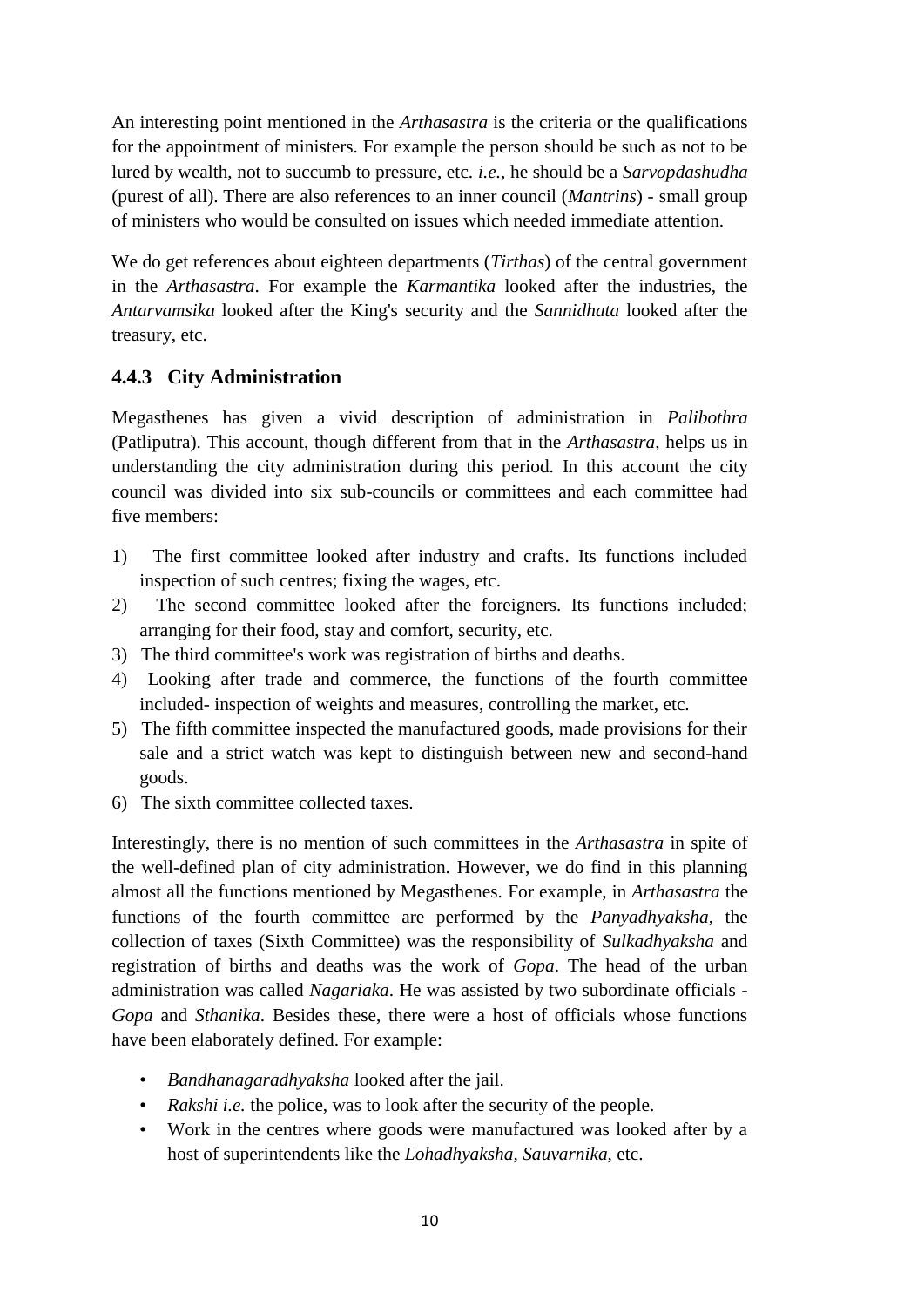variety of periodically exacted taxes. The Satavahanas had crown lands and the revenue from them was substantial. The state enjoyed monopoly over all the mines of metals and minerals and the salt production. The lands held by the *gahapati-s* were subjected to more than one tax. An important source of revenue was the tax levied on merchant *gahapati-s* and merchandises. As it was a money economy, all the dues to the state were appropriated in cash. There seems to have prevailed a high rate of interest, *i.e.*, 12% per month, suggestive of a state of deflation. The variety and distribution of the Satavahana coinage indicates how great was the demand for money as medium of exchange, measure of value and means of payment. The Saka, Kushana, Nahapana Kshatrapa coins co-existed with those of the Satavahanas who struck such coins again as their own. Coins were minted with the name or legend of kings and hence their distribution was symbolic of the king's identity and the extent of his dominions. This accounts for the Satavahanas' reproduction of their intruders' coins, as for example Nahapana's silver coins restruck by Gautamiputra Satakarni.

Under the Satavahana rule, agriculture, trade, markets and urbanisation made headway. Amaravati, Naneghat, Pune, Bhaja, Karle, Kanheri, and Nasik were the major towns and trade centres developed in the age of the Satavahanas. These were centres of Jainism and Buddhism as the vestiges of several *basati-s*, *caitya-s*, *viharas* and *stupa-s* in the region indicate. The funding and joint patronage of these monuments by the monks, merchants, local chieftains and kings shows the group relations and processes of power that manifested as the Satavahana state.

#### **Check Your Progress 2**

1) Analyse the socio-economic and political background which contributed to the rise of Satavahana state.

....................................................................................................................................... ....................................................................................................................................... ....................................................................................................................................... ....................................................................................................................................... ....................................................................................................................................... ....................................................................................................................................... ....................................................................................................................................... ....................................................................................................................................... ....................................................................................................................................... ....................................................................................................................................... 2) Discuss the nature of administration during Satavahana.

........................................................................................................................................ ........................................................................................................................................ ........................................................................................................................................ ........................................................................................................................................ ........................................................................................................................................ ........................................................................................................................................ ........................................................................................................................................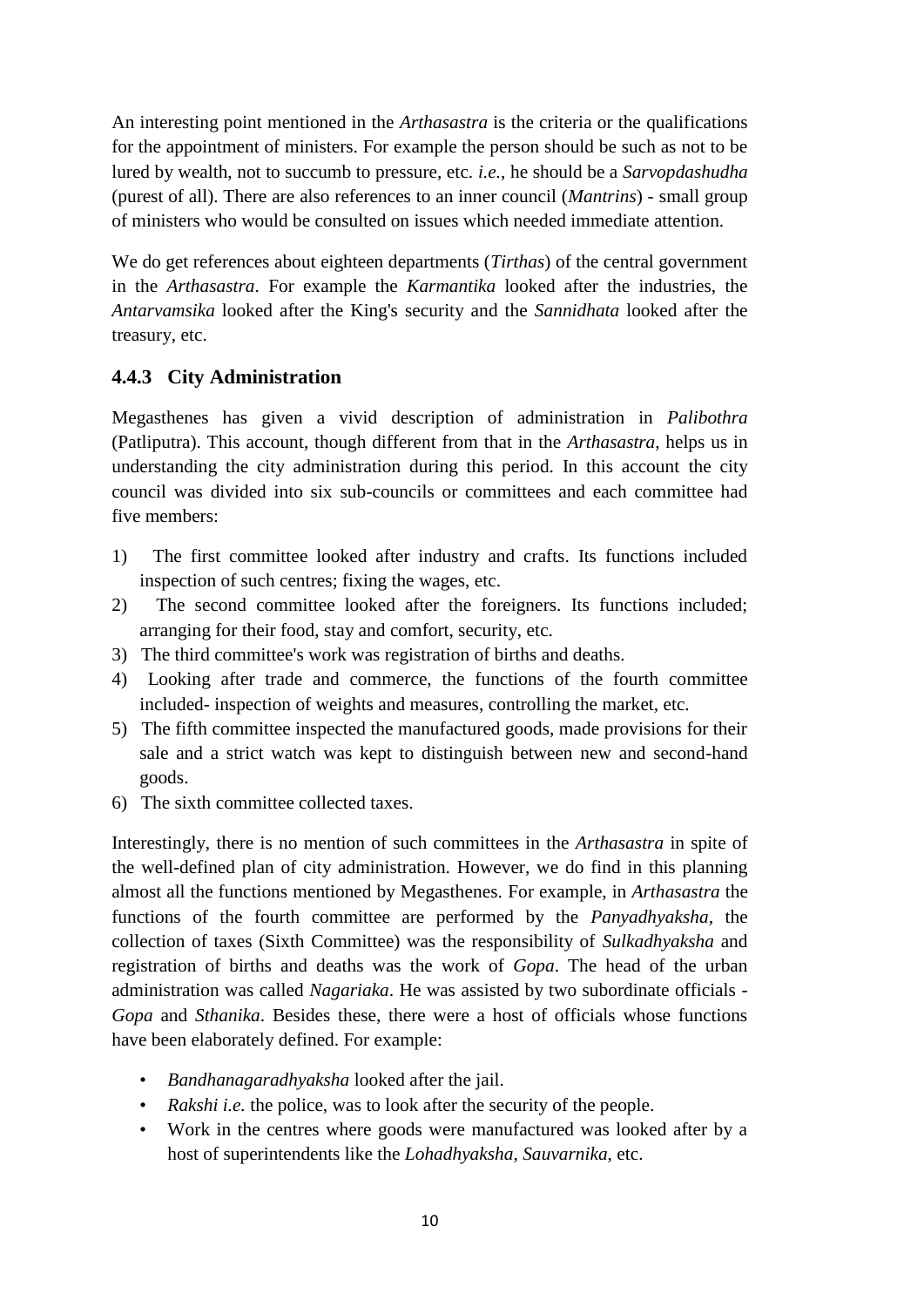# **5.4 LET US SUM UP**

In the post-Mauryan period several powers dominated the political scene in north India. An important feature of this period was the rise of the power of Indo-Greeks, Sakas, Parthians and Kushanas who intruded through the north western frontier into India from central Asia and Iran. The most important among these were the Kushanas. With the establishment of Kushan state trading activities received great impetus. In the social and cultural sphere assismilative and syncretic tendencies emerged and were strengthened. In the Deccan this period was marked by the emergence of the Satavahana state.

........................................................................................................................................ ........................................................................................................................................

# **5.5 KEY WORDS**

| Amatya            | : Minister                                                                                                                                                                     |
|-------------------|--------------------------------------------------------------------------------------------------------------------------------------------------------------------------------|
| Caitya            | : Sacred spots or small groves of trees on the outskirts of a village<br>which might also include a stupa.                                                                     |
| Dandnayaka        | : Captain in the Army. Manu Smriti: Law book of Manu composed<br>in its final form in 2nd and 3rd century A.D.                                                                 |
| <b>Nahapana</b>   | : A great satrap of saka clan (Ksaharata).                                                                                                                                     |
| Prasasti          | : Eulogy                                                                                                                                                                       |
| <b>Santiparva</b> | : 12 <sup>th</sup> book of the Mahabharata which contains passages on state<br>craft and human conduct and was included in the epic in the early<br>centuries of Christian era |
| <b>Seleucids</b>  | : Greek rulers of Bactria who derived their dynastic name from the<br>Greek general of Alexander, Seleucus Nikator.                                                            |
| Senapati          | : General                                                                                                                                                                      |
| <b>Stupa</b>      | : Domes having a central chamber in which the relics of Buddha<br>were placed                                                                                                  |
| Vijigishu         | : King who desires conquest                                                                                                                                                    |
| <b>Vihar</b>      | : A Buddhist monastery                                                                                                                                                         |
| <b>Vishayas</b>   | : Districts                                                                                                                                                                    |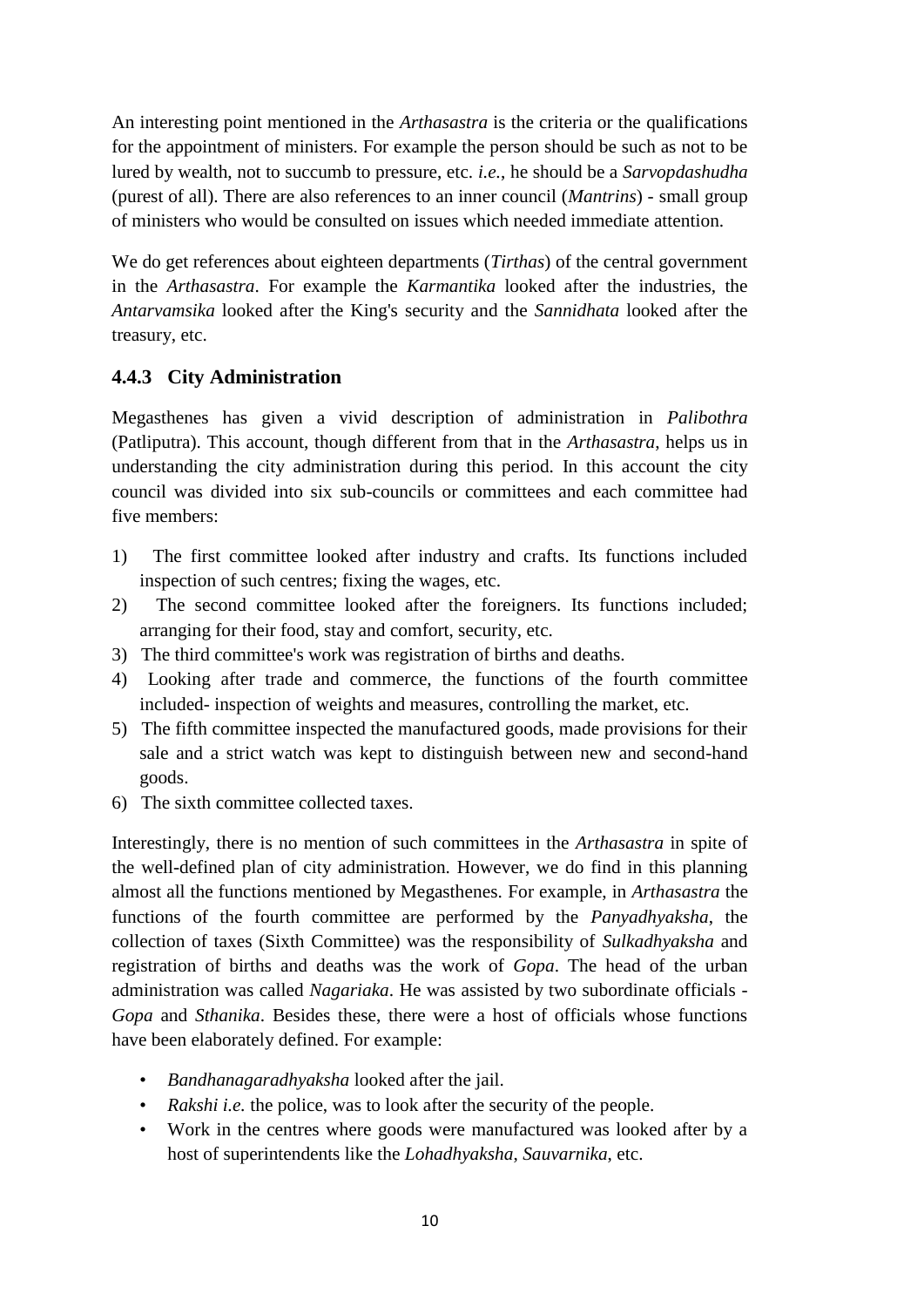### **5.6 ANSWERS TO CHECK YOUR PROGRESS EXERCISES**

#### **Check Your Progress 1**

- 1) i)  $\sqrt{\phantom{0}i}$  ii)  $\times$  iii)  $\sqrt{\phantom{0}i}$  iv)  $\times$  v)  $\times$
- 2) See sec. 5.2
- 3) See Sub-sec. 5.2.1

#### **Check Your Progress 2**

- 1) See Sub-sec. 5.3.1.1
- 2) See Sub-sec. 5.3.1.2

### **SUGGESTED READINGS**

Singh, U., 2009. *A History of Ancient and Early Medieval India – From the Stone Age to the 12th Century*, Delhi: Pearson.

Tripathi, R.S., 1942. *History of Ancient India,* Delhi: Motilal Banarsidas.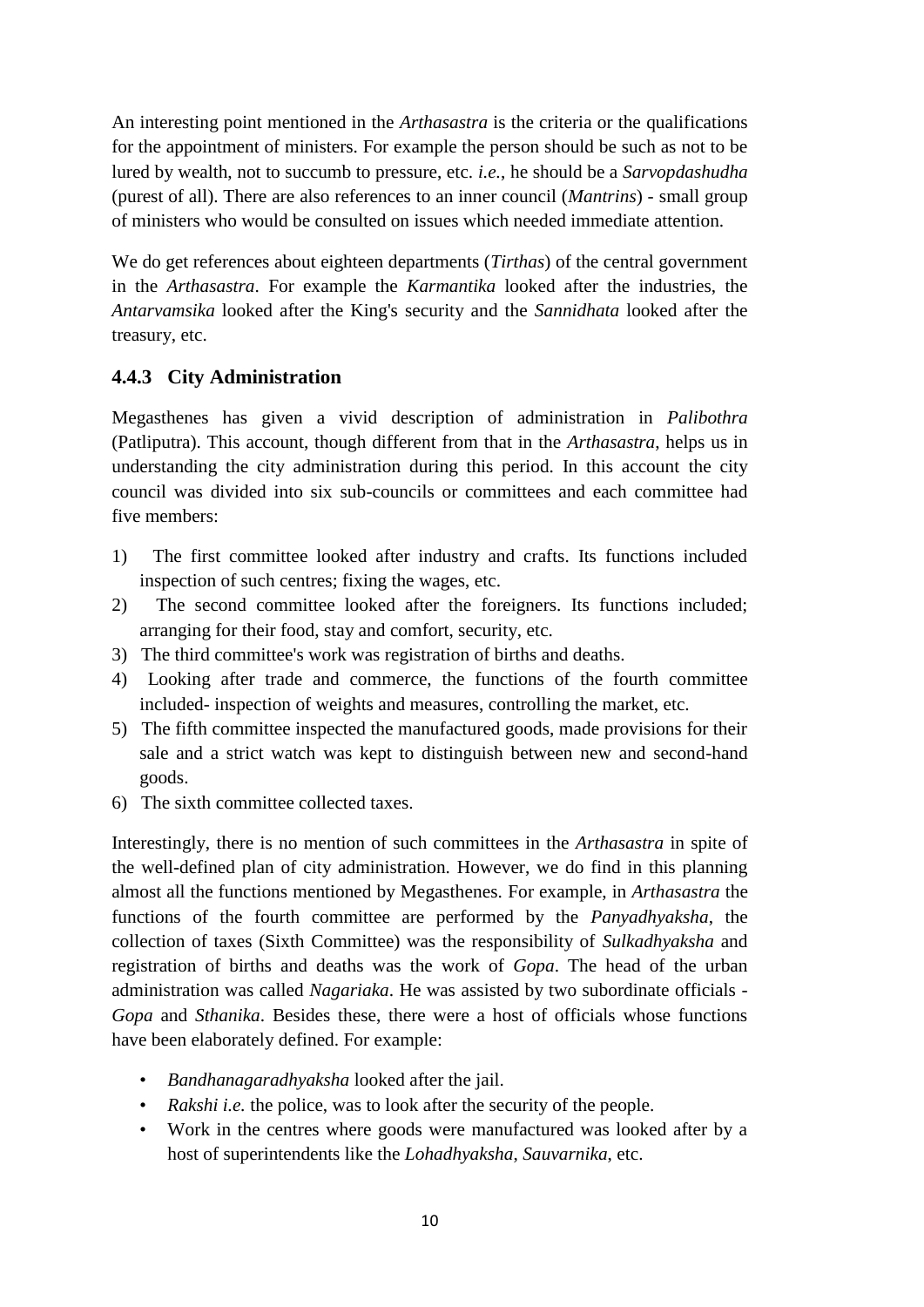# **UNIT 6 : THE CHOLAS**

#### **Structure**

- 6.0 Objectives
- 6.1 Introduction
- 6.2 Sources
- 6.3 Early Cholas
- 6.4 Cholas in Sangam literature
	- 6.4.1 Karikala Chola
	- 6.4.2 Nalankilli and Nedunkilli
	- 6.4.3 Kocengannan
- 6.5 Social conditions
- 6.6 Let Us Sum Up
- 6.7 Key Words
- 6.8 Answers to Check Your Progress Exercises

# **6.0 OBJECTIVES**

After reading this unit you will be able to learn about:

- the origin of early Cholas.
- various early Tamil literatures those are helpful for understanding history of early Cholas
- social condition of early Cholas

# **6.1 INTRODUCTION**

The Cholas of the pre and post Sangam period  $(200 \text{ BCE} - 200 \text{ CE})$  were one of the three main kingdoms of the ancient Tamil country. Their early capitals were Uraiyur and Kaveripattinam. Along with Pandyas and Cheras, Chola history goes back to the period where written records were scarce.

# **6.2 SOURCES**

Ancient Tamil Nadu contained three monarchical states, headed by kings called *Vendhar* and several chieftaincies, headed by the chiefs called by the general denomination *Vel* or *Velir*. Still lower at the local level there were clan chiefs called *kizhar* or *mannar*. The Tamil area had an independent existence outside the control of these northern empires. The Tamil kings and chiefs were always in conflict with each other mostly over property. The royal courts were mostly places of social gathering rather than places of dispensation of authority, they were centres for distribution of resources.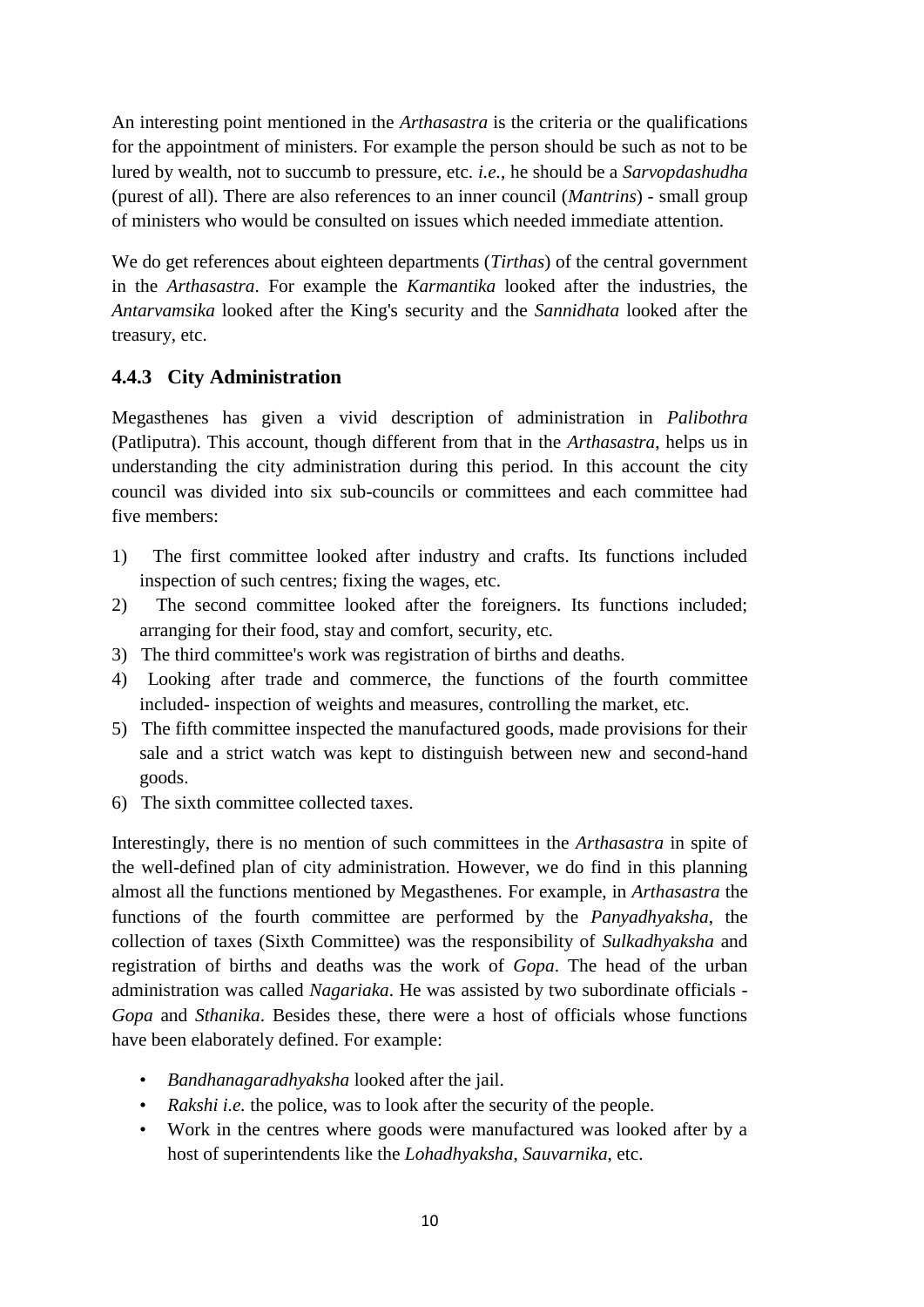The names of the three dynasties, Cholas, Pandyas, and Cheras, are mentioned in the Pillars of Ashoka (273–232 BCE) inscriptions, among the kingdoms, which though not subject to Ashoka, were on friendly terms with him. The king of Kalinga, Kharavela, who ruled around 50-40 BCE, mentioned in the famous Hathigumpha inscription of the confederacy of the Tamil kingdoms that had existed for over 100 years.

Another source for the available information of the early Cholas is the early Tamil literature of the Sangam Period. Karikala Chola was the most famous early Chola. He is mentioned in a number of poems in the Tamil Sangam literature. There are also brief notices on the Chola country and its towns, ports and commerce furnished by the *Periplus of the Erythraean Sea*. *Periplus* is a work by an anonymous Alexandrian merchant, written in the time of Domitian (81–96 CE) and contains precious information of the Chola country. Writing half a century later, the geographer Ptolemy has more to tell us about the Chola country, its port and its inland cities. Mahavamsa, a Buddhist text, also recounts a number of conflicts between the inhabitants of Ceylon and the Tamil immigrants from Chola Country.

Chronicles such as the *Yalpana Vaipava Malai* and stone inscriptions like Konesar Kalvettu recount that Kulakkottan, an early Chola king and descendant of Manu Needhi Cholan, was the restorer of the ruined Koneswaram temple and tank at Trincomalee in 438 CE, the Munneswaram temple of the west coast, and as the royal who settled ancient Vanniar (not to confuse with present day Vanniar or Palli caste).

### **6.3 EARLY CHOLAS**

The inscriptions of the Medieval Cholas are replete with history about the Early Chola kings. The Cholas were looked upon as descended from the sun. These historic incidents speak of the Chola king *Kantaman*, supposed contemporary of the sage Agastya, whose devotion brought the river Kavery into existence. There is also the story of the king Manu who sentenced his son to death for having accidentally killed a calf. Mahavamasa portrays King Elara who was defeated by Duttha Gamini (C. 3rd century BCE) as the just king who had a bell with a rope attached at the head of his bed, so that all who sought redress might ring it. King Sibi who rescued a dove from a hawk by giving his own flesh to the hungry hawk was also part of the early Chola history.

These historic incidents received enormous emphasis in the later Chola period in the long mythical genealogies incorporated into the copper-plate charters of the  $10<sup>th</sup>$  and 11<sup>th</sup> centuries CE. The earliest version of this is found in the Anbil Plates which gives fifteen names before Vijayalaya Chola including the historical ones of Karikala, Perunarkilli and Kocengannan. The Thiruvalangadu Plate swells this list to forty-four, and the Kanyakumari Plate runs up to fifty-two. There are other lists gathered from literary works such as *Kalingathuparani*. No two of these lists agree, although some names and details are common to all.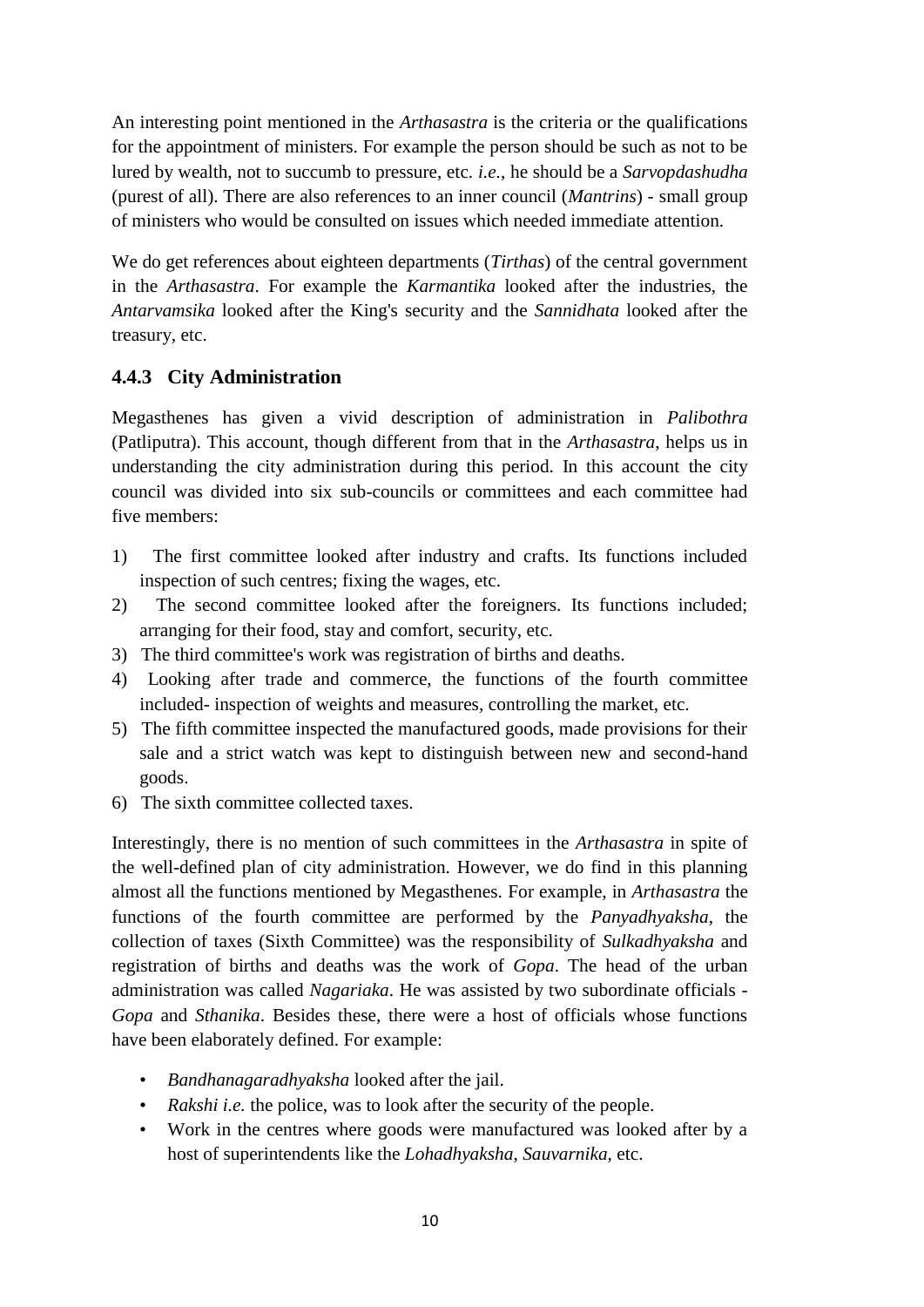## **6.4 CHOLAS IN SANGAM LITERATURE**

The earliest Chola kings of whom we have tangible evidence are those mentioned in the Sangam literature, written in the period 200 BCE–200 CE. Unfortunately, it has not been possible to piece together an internal chronology of the Sangam works. Due to this, we know of several rulers, but not their chronology. All three kings have been portrayed as fighting the war or involved in feeding both the armies at that legendary war.

### **6.4.1 Karikala Chola**

Karikala Chola (C. 90 BCE) stands pre-eminent amongst all those mentioned in *Pattinappaalai*. Karikala's father was Ilamcetcenni, a brave king and a hard fighter. 'Karikala' means 'elephant feller' or 'charred leg', which is assumed to be a reference to an accident by fire which befell the prince early in his life. *Pattinappaalai*  describes this accident and the enterprising way in which the prince escaped and established himself in the Chola throne. *Pattinappalai* is a long poem on the then Chola capital Kaveripattinam. This work also describes the numerous battles Karikala fought against the other two Tamil kings in one of which the Chera king was disgraced (received a wound on his back) and committed suicide. Karikala thus broke the confederacy that was formed against him and established hegemony over Pandyas and Cheras.

In later times Karikala was the subject of many legends found in the *Cilappatikaram*  and in inscriptions and literary works of the  $11<sup>th</sup>$  and  $12<sup>th</sup>$  centuries CE. They attribute to him the conquest of the whole of India up to the Himalayas and the construction of the flood banks, Grand Anicut, of the Kaveri River with the aid of his feudatories. These legends however are conspicuous by their absence in the works of Sangam.

## **6.4.2 Nalankilli and Nedunkilli**

The poet Kovur Kilar mentions a protracted civil war between two Chola chieftains Nalankilli and Nedunkilli. Nedunkilli shut himself in a fort in Avur, which was being besieged by Mavalattan, Nalankilli's younger brother. The poet chided Nedunkilli to come out and fight like a man instead of causing untold misery to the people of the city.

In another poem, the poet begs both the princes to give up the civil war as whoever wins, the loser will be a Chola.

### **6.4.3 Kocengannan**

*Kalavali* by Poygayar mentions the Chola King Kocengannan and his battle with the Chera king Kanaikkal Irumporai. The Chera was taken prisoner and Poygayar, who was a friend of the Chera, sang a poem praising the Chola King Kochchenganan in 40 stanzas. The Chola king, pleased with the work, released the Chera. Kalavali describes the battle fought at Kalumalam, near the Chera capital. Kocengannan is one of the 63 nayanars.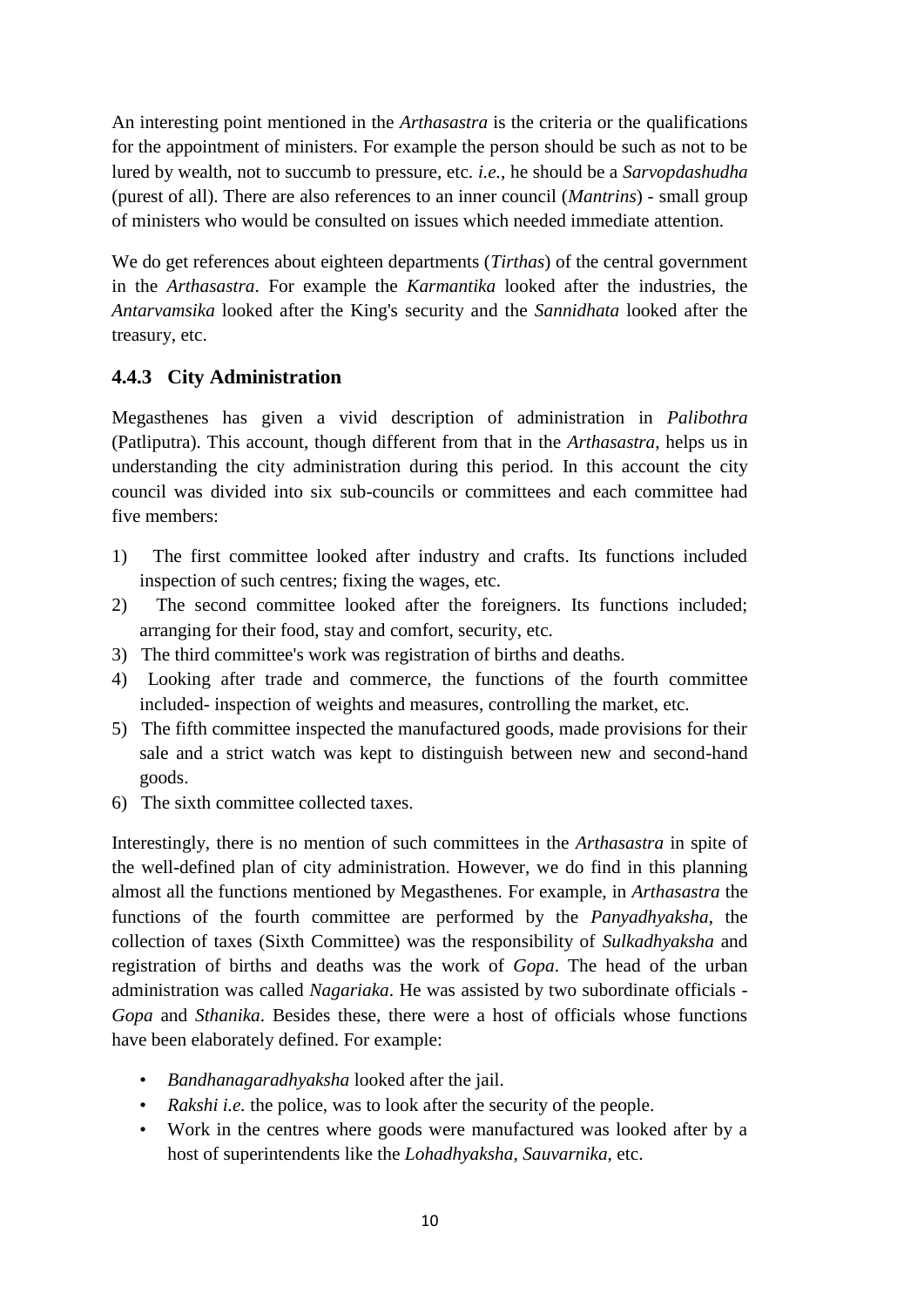Kocengannan became the subject of many instances in later times and is portrayed as a pious Siva devotee who built many fine temples for Siva along the banks of the river Kaveri.

## **6.5 SOCIAL CONDITIONS**

Sangam literature gives an unusually complete and true picture of the social and economic conditions during the early Chola period. The culture is best described as an amalgam of the Dravidian and Aryan. The stories of *Mahabharata* and *Ramayana*  were well known to the Tamil people, shown by the claims of some kings to have fed both the opposing army in the Mahabharata War. The claim that Shibi, who gave his own flesh to save a dove, as a Chola is obviously influenced by northern legends.

The land of the Cholas was fertile and there was ample food. Sangam poems say that the Chola country watered by the river Kaveri in a space in which an elephant could lie, one can produce enough grain to feed seven.

Hereditary monarchy was the prevailing form of government. Disputed succession and civil war was not uncommon. The sphere of the state activity was limited. In a society steeped in respect for custom, even the most perverse dictator could not have done much harm.

The Chola monarchs were approachable by subjects and justice was meted out directly by the king in most occasions. This is in marked contrast to the magnificent empires of the later Cholas where the Emperor was kept much away from contact with the lay people. The kings often took the field in person in battles and if the king was killed or wounded in battle, his army immediately gave up the fight and surrendered.

The trade that flourished between the Chola country and the ancient Roman Empire is given in much detail by *Periplus of the Erythraean Sea* (C. 75 CE).

### **Check Your Progress**

1) Write in about ten lines on sources of early Cholas.

........................................................................................................................................ ........................................................................................................................................ ........................................................................................................................................ ........................................................................................................................................ ........................................................................................................................................ ........................................................................................................................................ ........................................................................................................................................ ........................................................................................................................................ ........................................................................................................................................ ........................................................................................................................................ 2) Discuss about the early Chola rulers. Answer in ten line.

........................................................................................................................................ ........................................................................................................................................